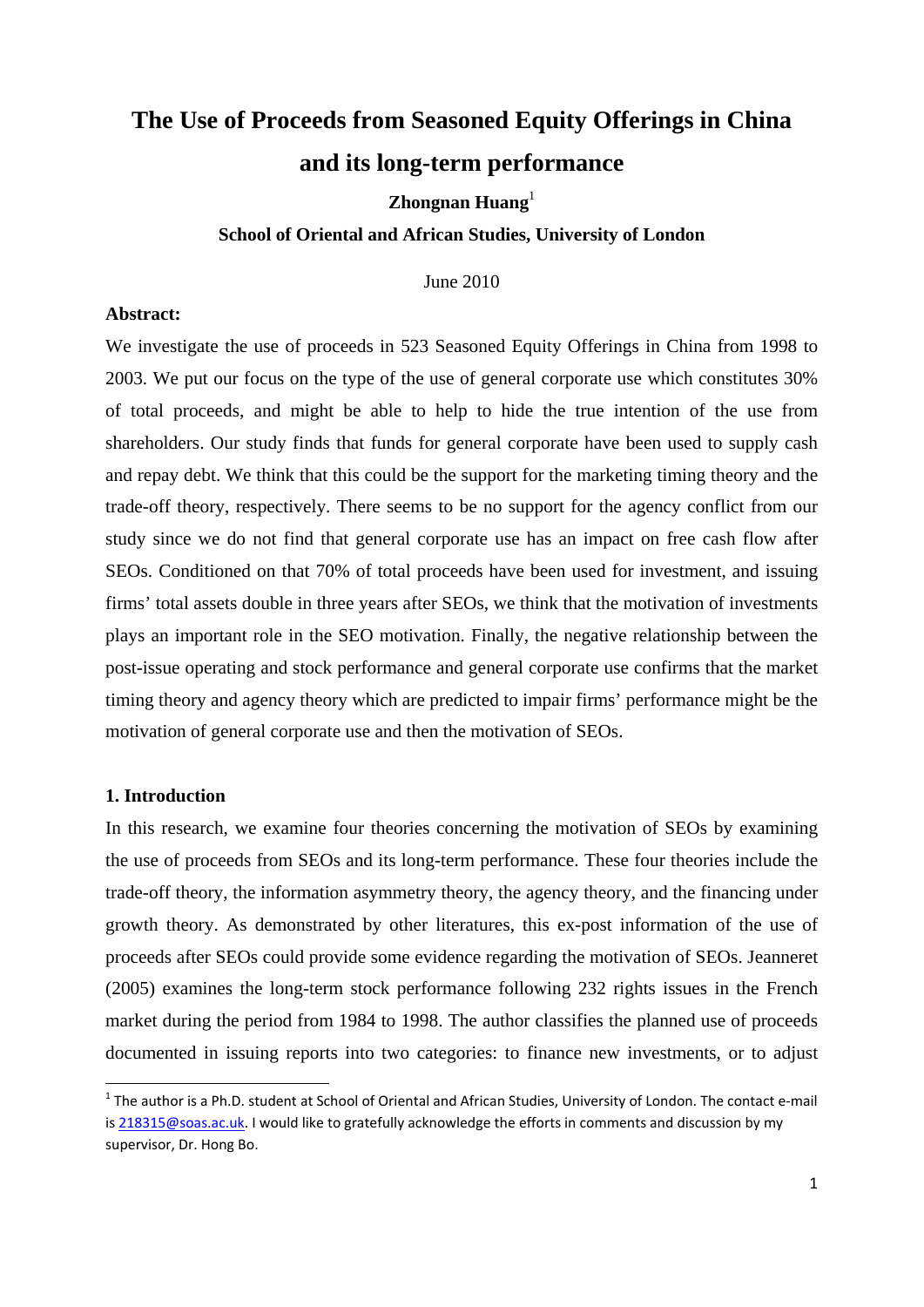firms' capital structure. The author finds that rights issues used to adjust firms' capital structure do not have significant long-term share price under-performance, while rights issues used to finance new investment suffer significant long-term under-performance. The author interprets the results as that financing new investment will involve the over-investment by managers which is the result of agency conflict. Autore, Bray, and Peterson (2009) investigate 880 public offerings in the U.S. from 1997 to 2003. They classify the planned use of proceeds into three categories: investment, debt repayment, and general corporate use. They also find that the planned use of debt repayment and general corporate use suffer worse post-issue long-term stock and operating performance. They interpret the results as that because debt repayment and general corporate use might mean that firms do not have profitable investment projects at the time of SEOs, this lack of investment shows that firms might raise funds for other purposes such as market timing motivation. The above two researches have two potential flaws. First, they fail to consider the possibility that firms changed the use of proceeds after SEOs. Second, they do not explicitly link the post-issue performance with the proxies of theories.

Walker and Yost's work (2008), to some extent, tries to avoid the above two flaws. Walker and Yost (2008) link the stated use of proceeds before SEOs with the change in some accounting variables after SEOs. In other words, they consider the change in the use of proceeds. The sample is 438 public offerings during the period from 1997 to 2000 in the U.S. market. They use the same three classifications of use as Autore, Bray, and Peterson (2009). Walker and Yost (2008) find that firms' investment significantly increases after SEOs for all three categories, and firms' leverage also increases even if the stated use is to repay the debt. They argue that SEOs with the change of the use from the general use of proceeds to investments might indicate over-investment problem due to agency conflict. The authors link the stated use of proceeds with the post-issue operating performance in terms of operating cash inflow, and find that the SEO firms with the general use of proceeds have significant lower operating cash inflow after SEOs. Regarding the connection with theories, Walker and Yost (2008) admit that their work might not be able to completely rule out the possibility of the market timing as the alternative explanation of their empirical results. However, they argue that they do not find the evidence of the market timing motivation, because they do not find an excessive increase in cash or working capital after SEOs. Greenwood (2005) and Kim and Weisbach (2008) argue that if firms conduct SEOs to time the market, they will hold excessive amount of cash or working capital after SEOs. In summary, previous literatures mainly examine the relationship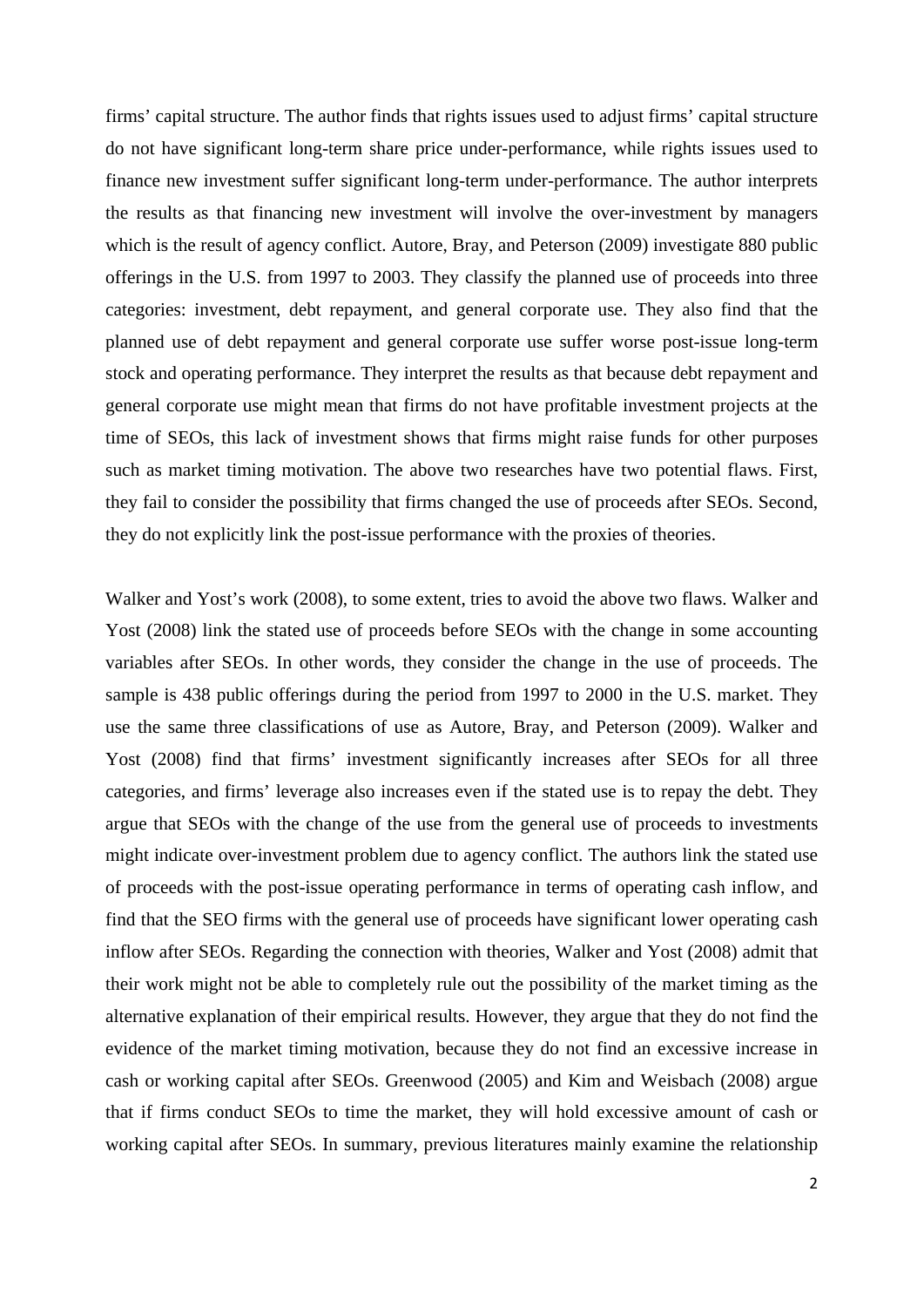between the use of SEO proceeds and its long-term performance. They use market timing theory and agency conflict theory to explain such a relationship.

This paper aims to examine the four motivations of SEOs mentioned above from the perspective of the use of SEO proceeds with a focus of general corporate use. Compared to previous literatures, the difference or the contribution of this paper is that we try to provide more evidence on where general corporate use has been used, and link the use of SEO proceeds more closely with the theories (or their proxies). With the available data in China which tracks firms' announcements regarding the final use of proceeds after SEOs, we classify three categories of the use of proceeds: investments, debt repayment, and the rest are general corporate use, and we scale each use as a percentage of total proceeds. We find that in China on average 69.1% of proceeds have been used in investments; 0.7% of proceeds have been used in debt repayment; 30.2% of proceeds have been left as general corporate use. Additionally, 83% of SEOs (with available use of proceeds data) contain a certain level of general corporate use. We have the similar perception as previous literatures that this significant amount of general corporate use presents a possibility that it could help existing shareholders hide their market timing motivation from new shareholders, and help managers hide their agency motivation from shareholders. By using Kim and Weisbach (2008) model, we find that general corporate use has a significant positive impact on the increase in cash after SEOs, a support for the market timing theory. This is because for example, Greenwood (2005) and Kim and Weibash (2008) argue that firms will take advantage of timing and reserve some cash for future. We find no significant impact of general corporate use on the free cash flow after SEOs, and an occasionally significant impact on investments. We think that this investment out of the funds under general corporate use might indicate other theories rather than the theory of financing under growth. This is because financing under growth adds value to shareholders, and firms should have less/no incentive to hide such a value-added practice under general corporate use. A candidate explanation of the impact of general corporate use on investments is that managers actually use general corporate funds for over-investments. Regarding the theory of financing under growth, we find that investments as a 70% of total proceeds indeed have a significant positive impact on firms' investments after SEOs. Additionally, from summary statistics, issuing firms' total assets double in three years after SEOs while non-issuing firms only grow 27.9%. Hence, we conclude that investments are the main motivation of SEOs. Regarding the trade-off theory, we find that general corporate use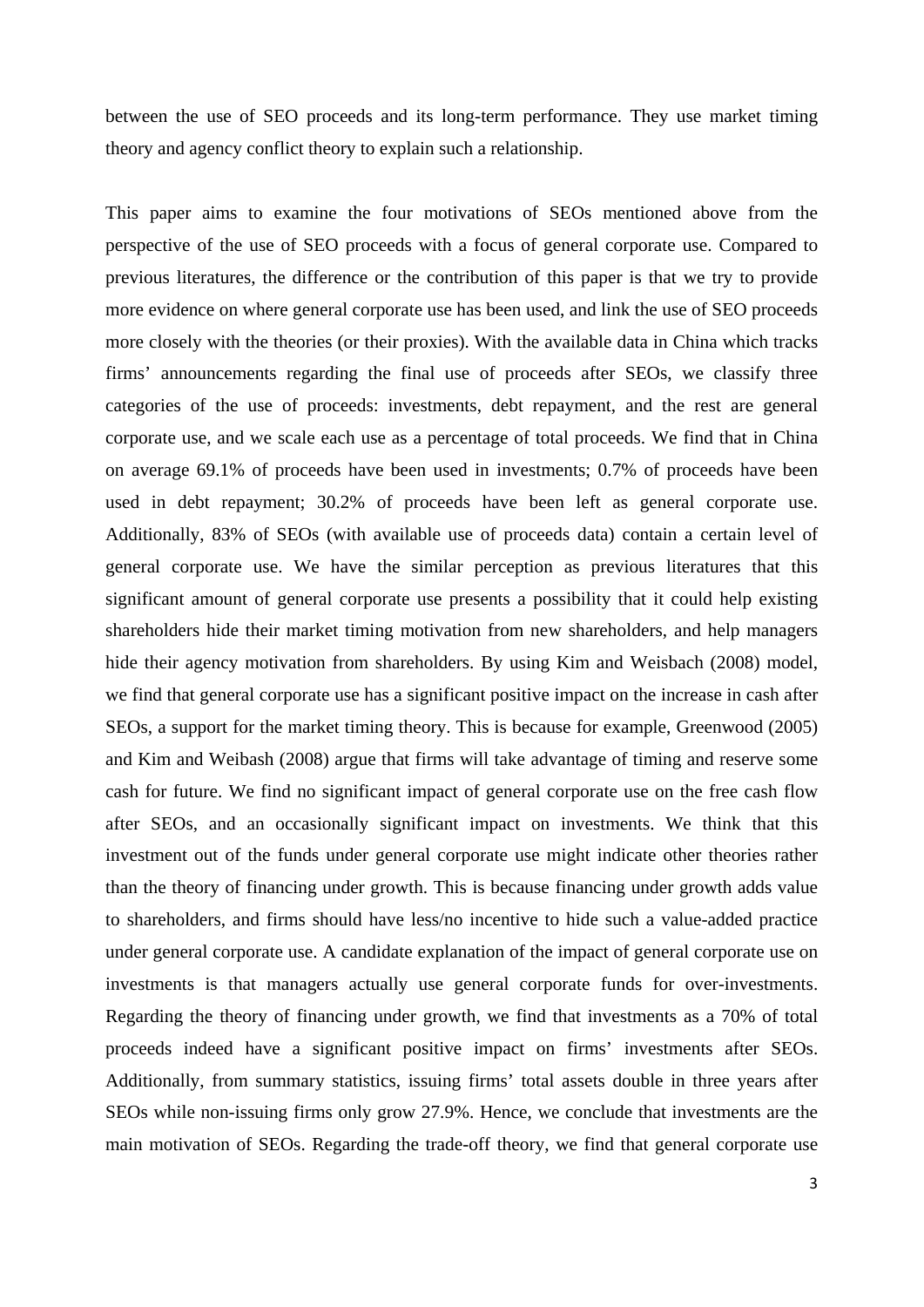has a significant positive impact on debt repayment in SEO year and the year after, while proceeds have a significant positive impact on borrowings (the net of debt repayment and new debt). We think that the trade-off theory plays a moderate role in the SEO motivation since proceeds as well as general corporate use have an influence over firms' debt practice. Finally, in the post-issue long-term performance study, we find that more general corporate use as a percentage of proceeds will lead to worse post-issue operating and stock performance. In other words, general corporate use has been used in an unwise way which impairs firms' performance. This result supports the market timing theory and agency theory which predict an impairment of performance after SEOs. In conclusion, the market timing theory and financing under growth play an important role in the SEO motivation, and the trade-off theory plays a moderate role. We do not have clear support for the agency theory.

This chapter is organised as the followings: Section 2 is the hypothesis development; Section 3 presents our data; Section 4 examine the impact of proceeds as well as general corporate use on the change in some accounting variables; Section 5 links the general corporate use with the post-issue long-term operating and stock performance; Section 6 is the conclusion.

#### **2. Hypotheses development**

In this section, we will discuss how different theories of the SEO motivations could explain the use of proceeds and the long-term performance.

#### 2.1 Market timing

The incentive for the market timing behaviour is to issue equity when the cost of information asymmetry of equity issue is low (Myers and Majluf 1984). Within the context of SEOs, Greenwood (2005) and Kim and Weibash (2008) argue that if firms conduct SEOs to time the market, they will hold excessive amount of cash or working capital after SEOs. Greenwood (2005) demonstrates that investors are not convinced with that the purpose of SEOs is for investments, because share price will not react positively to SEOs until firms actually begin their investments. Kim and Weibash (2008) examine the impact of an interaction variable between market valuation before SEOs and the proceeds on the increase in cash after SEOs. They find that the impact of proceeds with higher market valuation before SEOs on the increase in cash after SEOs is higher than that of proceeds with lower market valuation before SEOs. We will examine the impact of general corporate use on the increase in cash. We think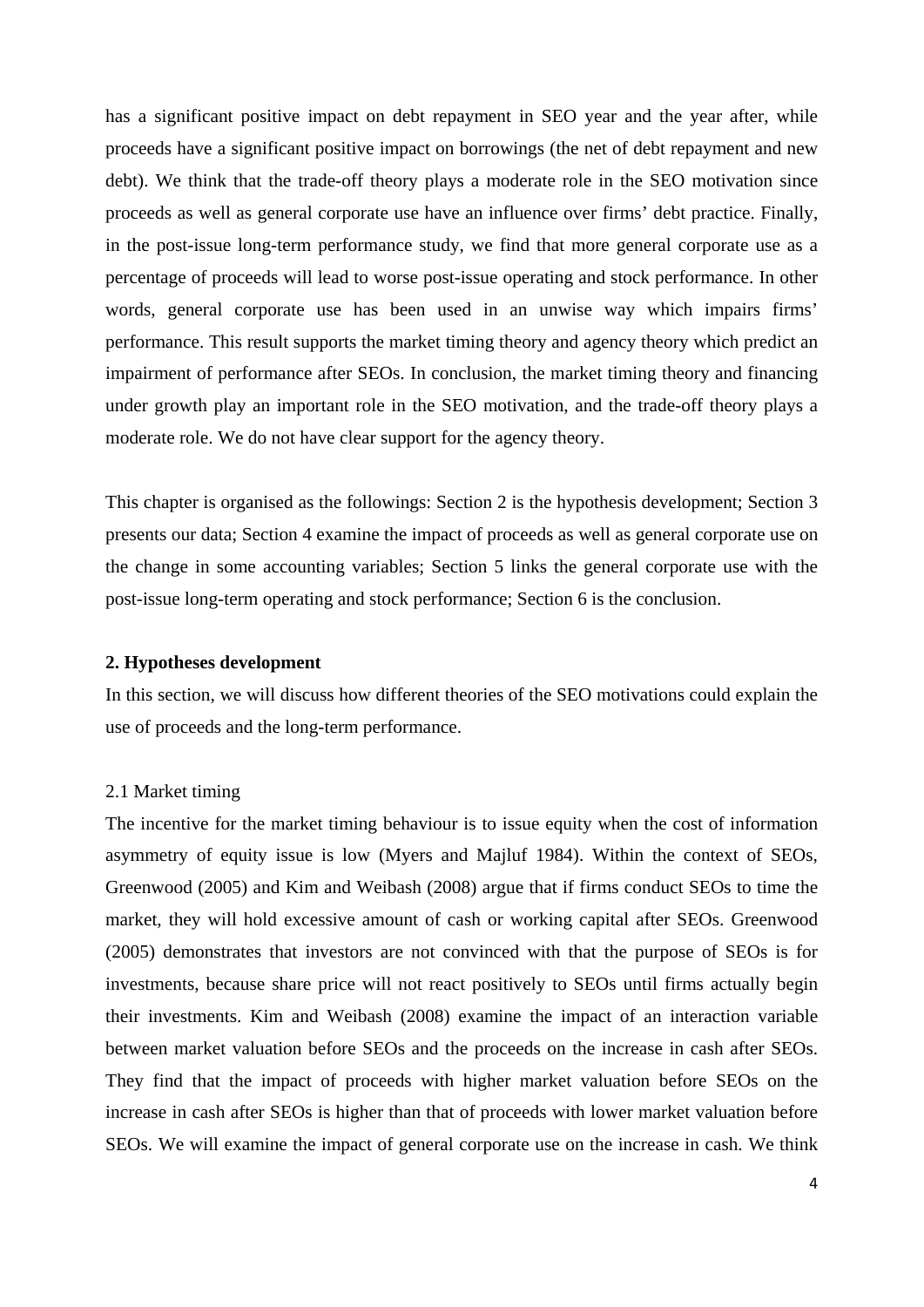that if firms have market timing motivation, they might have incentive to hide their true motivation from new investors by displaying true use of proceeds as general corporate use. Furthermore, firms with more market timing motivation will have worse post-issue stock return<sup>2</sup>. More generally, if firms take advantage of the information asymmetry by earnings management before SEOs (Rangan 1998; Shivakumar 2000; Teoh, Welch, and Wong 1998), their post-issue operating performance might also decline. Hence, our hypotheses are:

H1: if general corporate use is associated with the market timing motivation, general corporate use will have a positive impact on the increase in cash.

H2: if general corporate use is associated with the market timing motivation, more general corporate use will lead to worse post-issue stock and operating performance.

#### 2.2 Agency conflict

In the agency conflict model, managers tend to use the free cash flow for managerial perquisites including over-investments to expand the business quickly after all profitable projects have been undertaken. Equity becomes a choice compared to debt, because equity is free from the pressure of constant interest payments (Jensen and Meckling 1976; Jensen 1986). In the previous literatures, the free cash flow is considered to be an indicator of the cost of agency conflict, and has an impact on corporate finance decisions<sup>3</sup>. However, within the context of SEOs, the free cash flow might be the result of SEOs. In other words, SEOs are driven by managers' desire to raise more free cash flow. We think that general corporate use in SEOs can help managers hide their true intention of the free cash flow from shareholders. General corporate use as the result of the agency conflict might also impair firms' post-issue

 $2$  The evidence of the relationship that more market timing motivation will lead to worse post-issue stock performance includes: Kahle (2000) finds that SEOs with more insider (manager) stock selling before SEOs will have worse post‐issue stock performance. Clarke, Dunbar, and Kahle (2004) find that the secondary SEOs by insiders (managers) will have worse post-issue stock and operating performance, compared to the secondary SEOs without the selling from insiders. The rationale behind those two researches is that managers understand that the current high share price or high operating performance will not be sustainable, so they sell their shares when the price is high and SEOs are the reflection of the marketing timing motivation.

<sup>&</sup>lt;sup>3</sup> These corporate financing decisions include dividend policy (Lang and Litzenberger 1989), share repurchase decision (Nohel and Tarhan 1998), and acquisition decision (Lang, Stulz, and Walking 1991).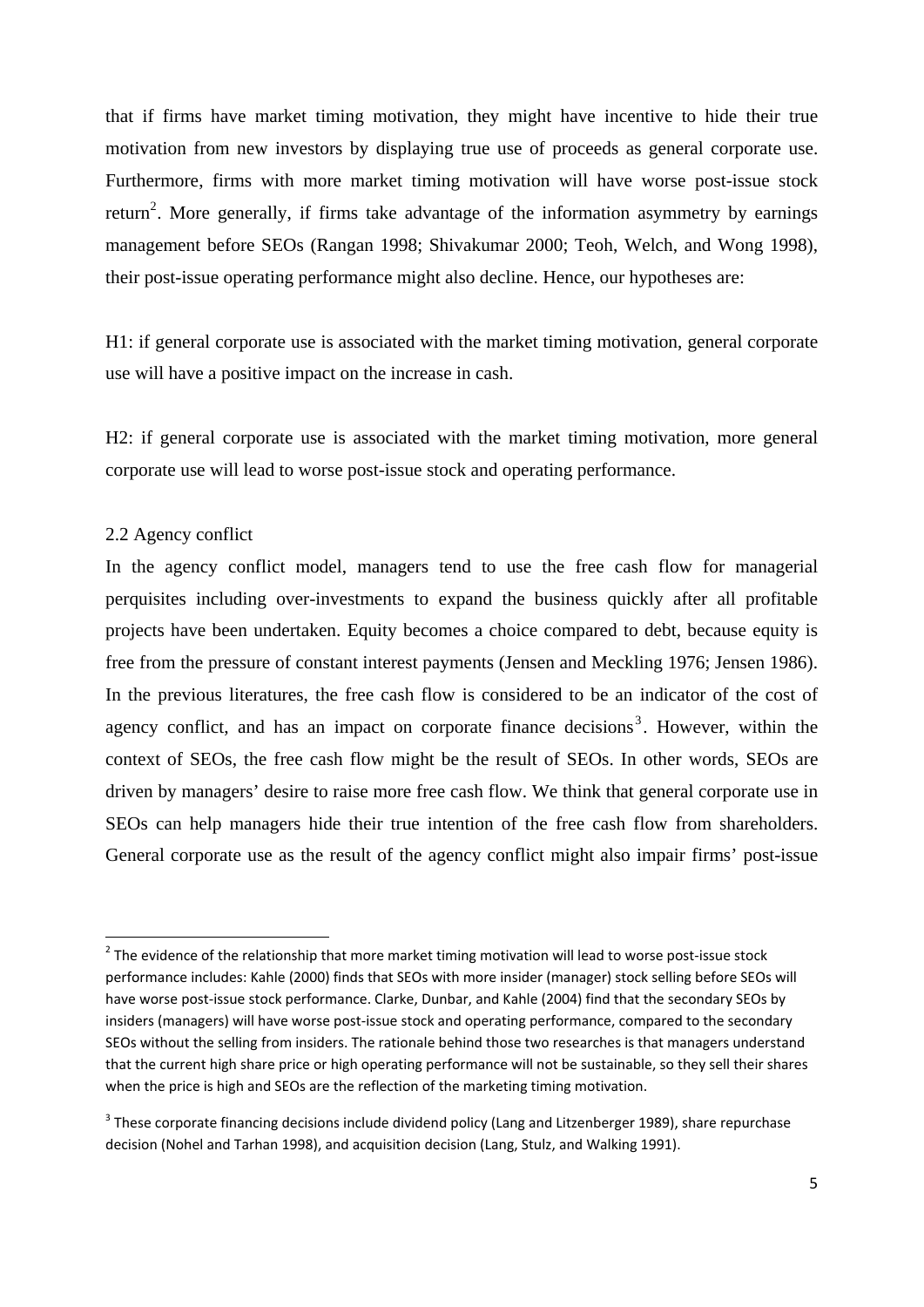stock/operating performance due to the unwise use of the funds (Jeanneret 2005; Walker and Yost 2008). Hence, our hypotheses are:

H3: if general corporate use is associated with market timing motivation, general corporate use will have a positive impact on the increase in the free cash flow after SEOs.

H4: if general corporate use is associated with market timing motivation, more general corporate use will lead to worse post-issue stock/operating performance.

#### 2.3 Financing under growth

A firm facing growth opportunities would prefer equity financing due to the increased agency costs of debtholders-shareholders conflict as well as the increased uncertainty of firms' earnings during the growth period (Myers 1977; Smith 1970; Myers and Smith 1987; Smith and Watt 1992; Gaver and Gaver 1993). Within the context of SEOs, Pilotte (1992) and Denis (1994) provide empirical evidence supporting the positive relationship between investment opportunities and the market reaction to SEOs by using a variety (ten) of proxies for investment opportunities. Hence, using SEOs to finance investments under growth adds value to shareholders, so firms should have less/no incentive to display the use as general corporate use. By displaying the use as investments, firms might be able to distinguish themselves from firms with more general corporate use which might be the result of market timing and agency conflict. Hence, our hypothesis is:

H5: if the theory of financing under growth plays a role in the motivation of SEOs, the use for investments should have a positive impact on firms' post-issue investments, while general corporate use should not.

H6: within a SEO, more investment and less general corporate use should lead to better postissue stock performance.

#### 2.4 Trade-off theory

Under the trade-off theory, firms could use SEOs to adjust their capital structure towards an optimal level (Modigliani and Miller 1958 and 1963; Brennan and Schwartz 1978; Miller 1977; DeAngelo and Masulis 1980). The adjustment of capital structure towards an optimal level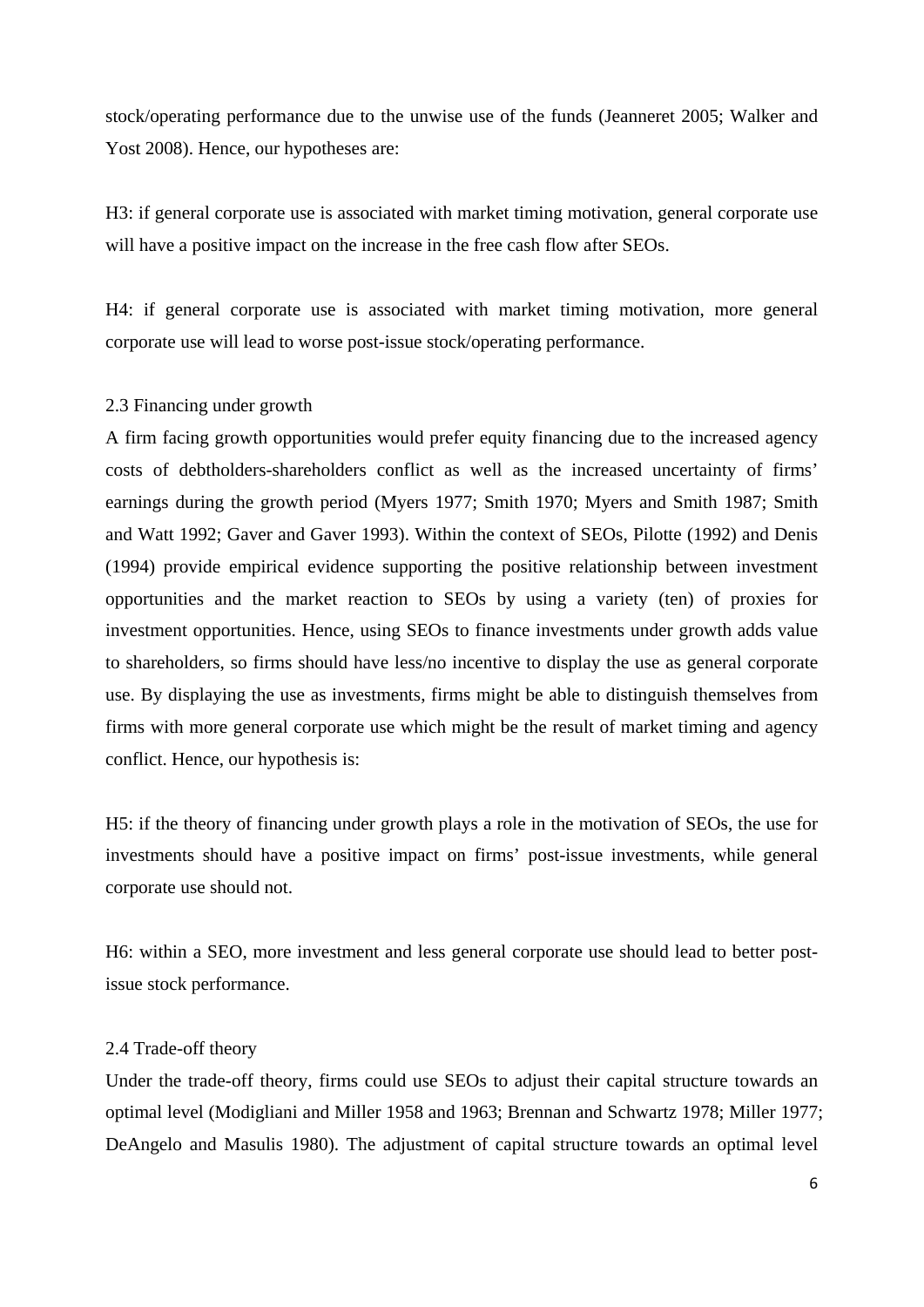should add value for shareholders. Hence, if the debt repayment after SEOs is driven by the adjustment to optimal capital structure, shareholders should have less/no incentive to display the use of debt repayment as general corporate use in order to distinguish themselves from firms with more general corporate use which might be the result of market timing and agency conflict. Hence, our hypothesis is:

H7: if the trade-off theory plays a role in the motivation of SEOs, proceeds should have a significant (positive/negative) impact on firms' post-issue debt repayment or leverage, while general corporate use should not have a significant impact.

## **3. Data**

Our data is retrieved from the CCER/Sinofin database which tracks firms' announcements regarding the post-issue use of proceeds. We have the information of use for 523 SEOs for the period from 1998 to 2003, a period containing 676 SEOs in total. [Table 1] provides the summary statistics of the SEO activities during our sample period. [Table 1] also includes the number of non-issuing firms which will be used later as matching firms for long-term performance. Non-issuing firms are defined as all (non-financial) listed firms who do not conduct any equity issue three years before and after current year. When previous literatures study the use of SEO proceeds, they identify each SEO with one purpose or one kind of use. If within one SEO, proceeds are used for more than one purpose, the use of proceeds for this SEO will be classified with the purpose which dominates the proceeds, or the SEO with multiple purposes will be excluded from sample. Additionally, the information of the use of proceeds is the planned use of proceeds before SEOs. With the available data in China, for each SEO we identify the different use of proceeds as a percentage of the total proceeds. The use of proceeds is also the real use rather than the planned use since the data is based on the firms' announcements of real use after SEOs. To be consistent with previous literatures, we classify the use of proceeds into the following three categories: investments (on average 69.1% of total proceeds), debt repayment (on average 0.7% of total proceeds), and general corporate use (on average 30.2% of total proceeds). [Table 2] shows the frequency of general corporate use as a percentage of total proceeds. We can see that not only on average general corporate use is high as a percentage of total proceeds, but also most SEOs will have a certain level of general corporate use. We think that this significant amount of general corporate use might allow us to understand some firms' motivations of SEOs.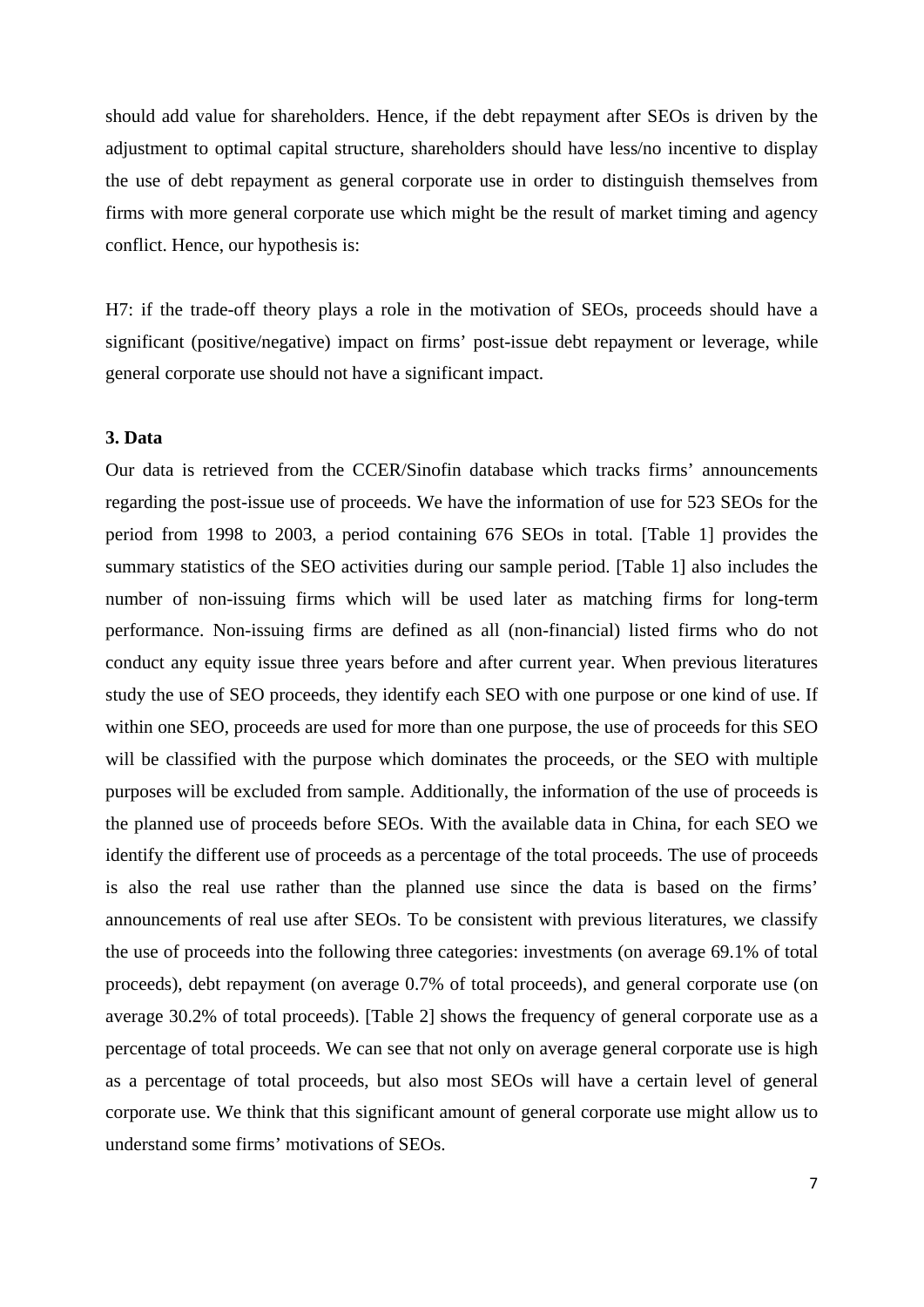[Table 3] shows the summary statistics of the change in some accounting variables after SEOs. To control the common shock during the sample period, non-issuing firms are defined for each year as firms who do not conduct any equity issue three years before and after the current year. In other words, we need to understand whether the change in accounting variables is due to SEOs or due to the change in economy or capital market. These accounting variables include the full three components of the cash flow statement (net cash flow from operations, net cash flow for investment, and net cash flow from financing activities), cash (and marketable securities), working capital (which is current assets excluding cash minus current liabilities excluding current interest-bearing liabilities), fixed assets, total borrowings (the total of shortterm and long-term interest bearing borrowings), and total assets. Each variable is scaled by total assets.

Regarding the investment theory, we can see that issuing firms' total assets nearly double three years after SEOs, while non-issuing firms' total assets only grow 27.9% for the same period. Although issuing firms' fixed assets as a percentage of total assets, another measure of investment, only grow from 29.4% to 32.1%, the absolute amount of issuing firms' total assets also increase tremendously conditioned on the doubled total assets. Issuing firms' investment activities which are measured by cash flow for investments are also higher than non-issuing firms both before and after SEOs even with a decline. In summary, issuing firms experience significant growth after SEOs and at the time when they conduct SEOs, a support for the investment theory.

The market timing theory predicts that firms might have incentives to raise more funds than needed to take advantage of the high valuation of firms. Previous studies (Greenwood 2005; Kim and Weibash 2008) believe that cash (or cash and marketable securities) and working capital are the places where firms could reserves these additional funds. [Table 3] shows that issuing firms' cash as well as cash and marketable securities significantly increases after SEOs while non-issuing firms' cash stays relatively stable. Issuing firms' working capital decreases from 19.6% to 13.8%. However, non-issuing firms' working capital decreases from 18.2% to 6.9% for a same period. In other words, the lower decrease in issuing firms' working capital during the period could be the result of the potential injected funds due to the market timing. In summary, we find evidence that issuing firms hold more cash after SEOs, a support for the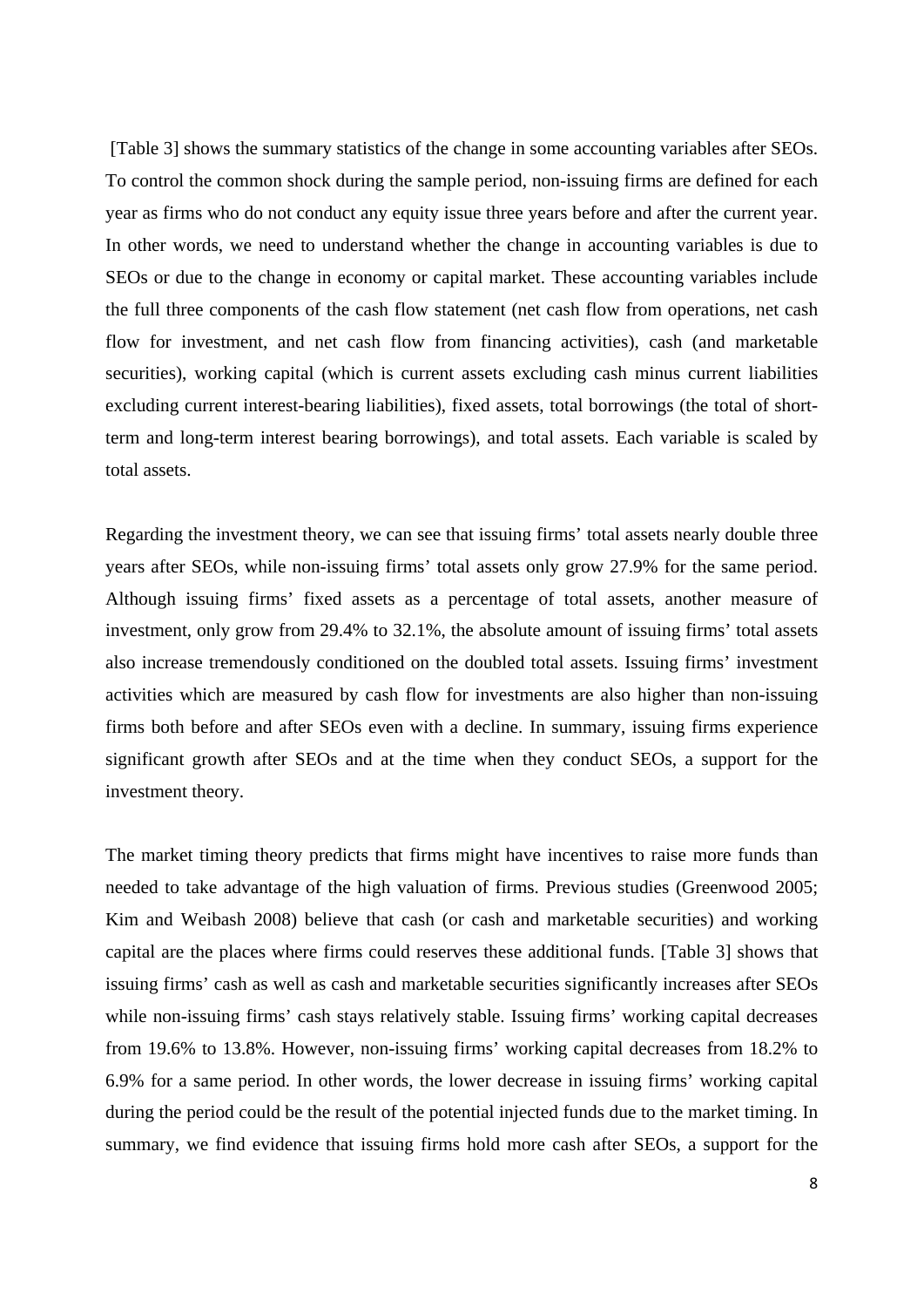market timing theory. [Table 3] also, to some extent, exclude another explanation rather than the market timing theory to the increase in cash after SEOs. DeAngelo, DeAngelo, and Stulz (2010) argue and demonstrate that the increase in cash after SEOs is due to that firms conduct the SEOs to cover their short-term cash shortage. In [Table 3], we can see that issuing firms' cash before SEOs (11.6%) is not particularly lower than non-issuing firms' cash (11.2%). Additionally, in the year prior to SEO year, issuing firms' net cash flow from operation (6%) and financing activities (2.8%) is able to cover their investments (8.8%). In conclusion, issuing firms in China are not particularly short of cash before SEOs, compared to non-issuing firms.

Regarding the trade-off theory, the summary statistics shows that issuing firms' leverage increases from 20.8% to 24.8% in three years after SEOs. In the use information of proceeds, the use of debt repayment is on average only 0.7% of the total proceeds. Hence, the preliminary observation is that the trade-off theory might not be a consideration in the motivation of SEOs since SEOs are not used to reduce the debt level.

#### **4. The use of proceeds**

#### 4.1 The Kim and Weibach (2008) model

We borrow the K&M model to examine the impact of proceeds as well as general corporate use on the change in the chosen accounting variables which include cash, free cash flow, investments, and debt repayment. The K&M model put all kinds of cash inflow as independent variables, and put certain cash outflow as dependent variable. The K&M model separates proceeds from the total cash inflow, and compares the impact of proceeds with the impact of other source of cash inflow/available funds on the change in accounting variables. Each variable in the K&M model has log transformation of one plus the original variable to minimise the effect of outliers. The regression is estimated by heteroskedasticity-consistent standard errors clustered by industry code. The standard K&M model is:

$$
Y = \beta_0 + \beta_1 \ln(TA_{-1}) + \beta_2 \ln(\frac{t}{t} = 0 \text{ where } t = 1) + \beta_3 \ln(\frac{processed}{TA_{-1}} + 1) + \beta_4 \text{ and } \beta_5 \ln(\frac{1}{TA_{-1}} + 1) + \beta_5 \ln(\frac{1}{TA_{-1}} + 1) + \beta_6 \text{ and } \beta_7 \ln(\frac{1}{TA_{-1}} + 1) + \beta_7 \ln(\frac{1}{TA_{-1}} + 1) + \beta_8 \ln(\frac{1}{TA_{-1}} + 1) + \beta_9 \ln(\frac{1}{TA_{-1}} + 1) + \beta_9 \ln(\frac{1}{TA_{-1}} + 1) + \beta_9 \ln(\frac{1}{TA_{-1}} + 1) + \beta_9 \ln(\frac{1}{TA_{-1}} + 1) + \beta_9 \ln(\frac{1}{TA_{-1}} + 1) + \beta_9 \ln(\frac{1}{TA_{-1}} + 1) + \beta_9 \ln(\frac{1}{TA_{-1}} + 1) + \beta_9 \ln(\frac{1}{TA_{-1}} + 1) + \beta_9 \ln(\frac{1}{TA_{-1}} + 1) + \beta_9 \ln(\frac{1}{TA_{-1}} + 1) + \beta_9 \ln(\frac{1}{TA_{-1}} + 1) + \beta_9 \ln(\frac{1}{TA_{-1}} + 1) + \beta_9 \ln(\frac{1}{TA_{-1}} + 1) + \beta_9 \ln(\frac{1}{TA_{-1}} + 1) + \beta_9 \ln(\frac{1}{TA_{-1}} + 1) + \beta_9 \ln(\frac{1}{TA_{-1}} + 1) + \beta_9 \ln(\frac{1}{TA_{-1}} + 1) + \beta_9 \ln(\frac{1}{TA_{-1}} + 1) + \beta_9 \ln(\frac{1}{TA_{-1}} + 1) + \beta_9 \ln(\frac{1}{TA_{-1}} + 1) + \beta_9 \ln(\frac{1}{TA_{-1}} + 1) + \beta_9 \ln(\frac{1}{TA_{-1}} + 1) + \beta_9 \ln(\frac{1}{TA_{-1}} + 1) + \beta_9 \ln(\frac{1}{TA_{-1}} + 1) + \beta_9 \ln(\frac{1}{TA_{-1}} + 1) + \beta_9 \ln(\frac{1}{TA_{-1}} + 1) + \beta_9 \ln(\frac{1}{TA_{-1}} + 1) + \
$$

 $t_0$  is the SEO year; t=-1, 0, 1, 2, 3; TA is the total assets; Proceeds are the total actual proceeds; other sources of funds is equal to the sum of net cash flow from operations, cash inflow from investment, and cash inflow from financing activities excluding current proceeds. For H1, our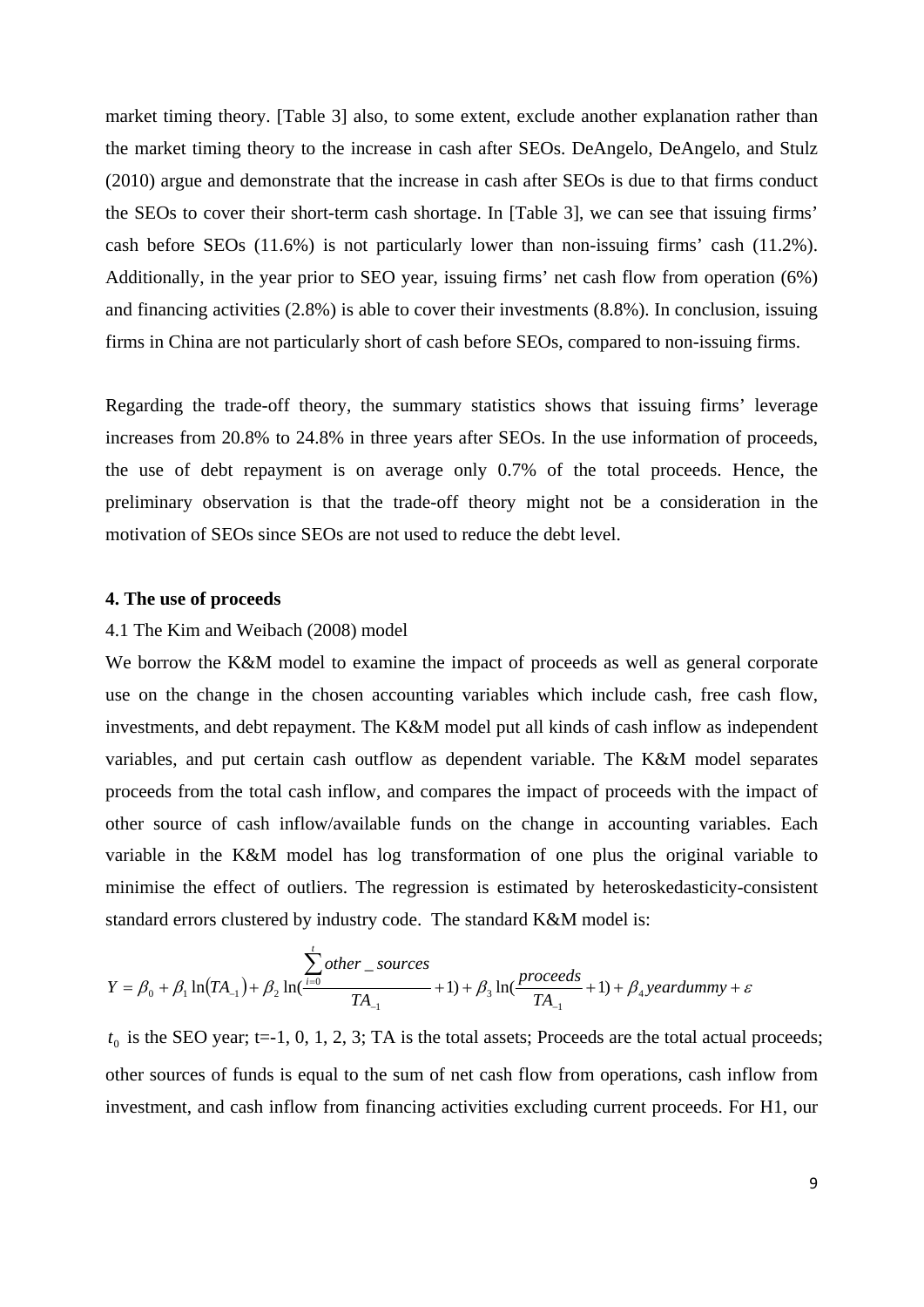dependent variable is <sup>45</sup>:  $Y = ln(\frac{Cas_{1} - Cas_{1}}{T} + 1)$ 1  $= \ln \left( \frac{Cash_{t} - Cash_{-1}}{1} + \right)$  $\overline{a}$  $\overline{a}$ *TA*  $Y = \ln(\frac{Cash_t - Cash_{-1}}{T} + 1)$ . The independent variables are the same as the ones in Kim and Weibach (2008).

Regarding H3, we define the free cash flow  $(FCF)$  as:  $FCF =$  operating income before depreciation – interests payment – tax payments – dividend payments – net cash flow for investment. Hence, our dependent variable is the cumulated FCF from the current SEO year up

to three years after the current SEO:  $Y = \ln(\frac{i=0}{T} + 1)$ 1  $= \ln(\frac{i=0}{i} +$  $\overline{a}$  $\sum_{i=0}$ *TA FCF Y t*  $\frac{i=0}{i}$  +1). The original K&M model does not

use this dependent variable. We think that the appropriate control for the other possible source of funds which could also provide the FCF is the cash inflow from financing activities excluding current proceeds. In other words, managers could also use more borrowings to provide the FCF. Hence, the other source is the cash inflow from financing activities excluding current proceeds.

Regarding H5 of investments, we use the original K&M model as well. The dependent variable is the cumulated cash outflow for capital expenditure  $(Capex)^6$  from the current SEO

year up to three years after the current SEO<sup>7</sup>:  $Y = ln(\frac{100}{n} + 1)$ 1  $= \ln(\frac{i=0}{i} +$  $\overline{a}$  $\sum_{i=0}$ *TA Capex Y t*  $\frac{i=0}{i}$  +1). The control variable of

 $4$  It might be argued that cash plus marketable securities might present the true cash better. However, if we use cash plus marketable securities to measure cash, we have to exclude the movement in marketable securities from net cash flow from operations. From [Table 3], we see that the trend for both cash items is the same, we just use simple cash to avoid the unnecessary complication of the K&M model.

<sup>&</sup>lt;sup>5</sup> We also estimate the similar regression for the change in working capital to check whether the resource motivated by the market timing motivation has been reserved in working capital. The other source of funds will exclude the change in working capital at the same time. The results are not show here, because proceeds as well as general corporate use are not significant for all periods.

 $6$  We also try to use the net capital expenditure as dependent variable, and take the cash inflow from investments out of independent variable. The results of this amendment are similar to the original K&M model.

 $7$  The sign for cash outflow should be negative. However, due to the nature log transformation, we need to keep the number positive. Hence, in the regressions we assign a negative sign to all outflow numbers to make them positive.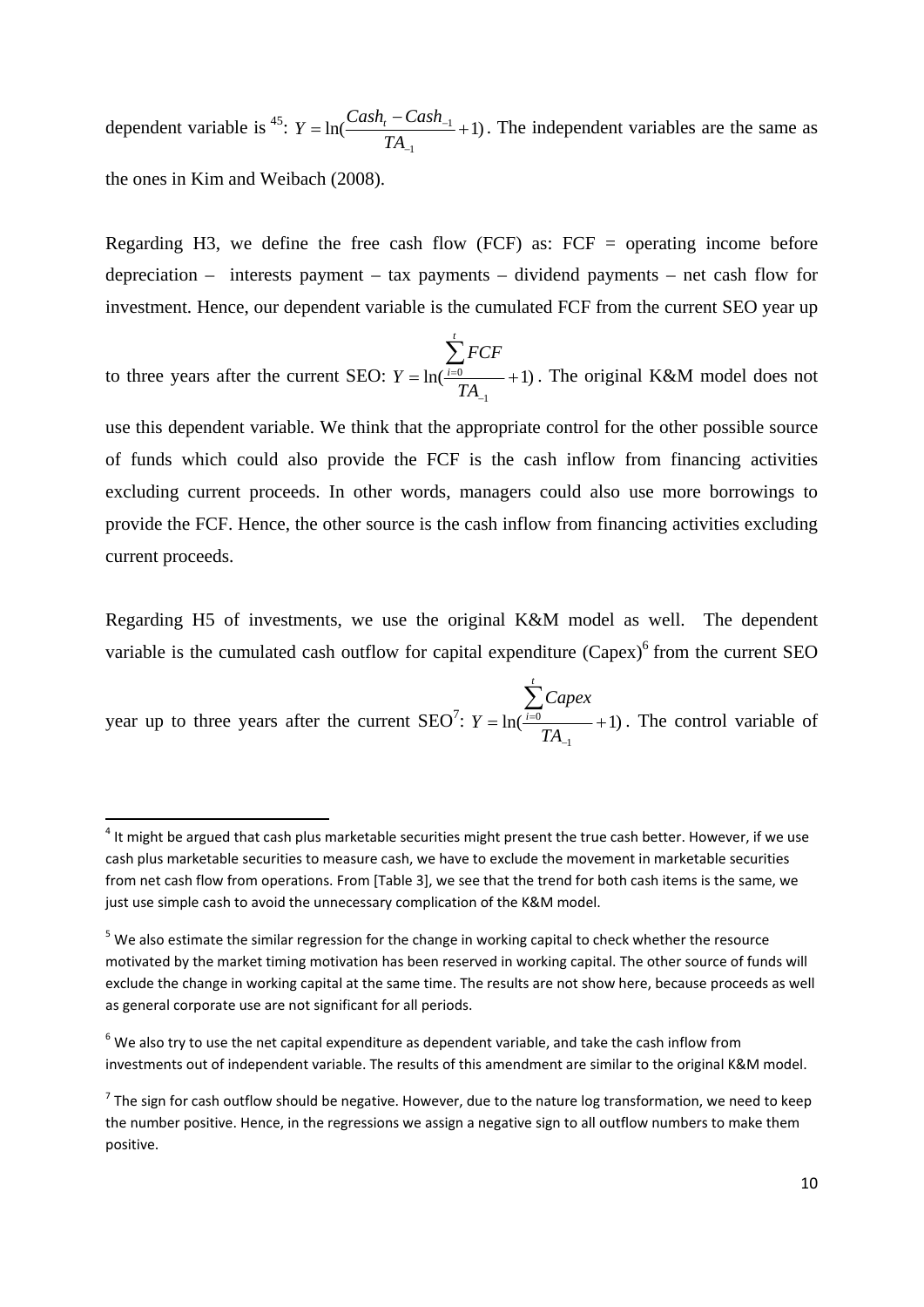other source of funds is the same one in the model for  $\cosh^8$ . When we separate general corporate use from proceeds, we need to add another control variable of investment use. This is because investment use will affect post-issue investments as well.

Regarding H7 of debt repayment, it is still the original K&M model. The dependent variable is the cumulated cash outflow to repay debt (Finex) from the current SEO year up to three years

after the current SEO<sup>910</sup>:  $Y = ln(\frac{10}{10} + 1)$ 1  $= \ln(\frac{i=0}{i} +$  $\overline{a}$  $\sum_{i=0}$ *TA Finex Y t*  $\frac{i=0}{i}$  +1). The control variable of other source of funds is

the same one in the model for cash. We also estimate the similar regression for the change in borrowings as robustness. The dependent variable is firms' total long-term and short-term interest-bearing liabilities:  $Y = ln(\frac{B_{OII_{t}} - B_{OII_{-1}}}{T} + 1)$ 1  $=\ln\left(\frac{Borr_t - Borr_{-1}}{n}\right) +$  $\overline{a}$  $\overline{a}$ *TA*  $Y = \ln(\frac{Borr_t - Borr_{-1}}{R} + 1)$ . In other words, borrowings are the net of

debt repayment and newly negotiated debt. The other source of funds will exclude the cash inflow from financing activities (excluding proceeds) at the same time. In other words, the other sources of funds here is equal to the sum of net cash flow from operations and cash inflow from investment.

#### 4.2 Results

 [Table 4] shows the results when the change in cash is dependent variable. Both proceeds and general corporate use have significant positive impact on the increase in cash after SEOs. In other words, we show that these general corporate use funds will be used to increase cash. This is a behaviour which is consistent with the prediction of the market timing motivation. Shareholders use general corporate use to hide their market timing motivation, and reserve the

<sup>&</sup>lt;sup>8</sup> In China, there are many cases where firms conduct another SEO within 3 years of the current SEO. The impact of SEOs within 3 years after the current SEO on the investments is included in and controlled by the cash inflow from financing excluding the current proceeds. To control the SEO/IPO within 3 years before the current SEO, we add existing cash into "other source" of funds. This means that firms could the funds raised in the previous equity issue for the current investments. The results of this amendment are similar to the original K&M model.

 $9$  The sign for cash outflow should be negative. However, due to the nature log transformation, we need to keep the number positive. Hence, in the regressions we assign a negative sign to all outflow numbers to make them positive.

<sup>&</sup>lt;sup>10</sup> Although announced use of debt repayment should also have an impact on cash outflow for debt repayment and borrowings, on average the impact is only 0.7% of the total proceeds, and in most SEOs the use for debt repayment is zero. Hence, we ignore this factor in the regression for simplicity.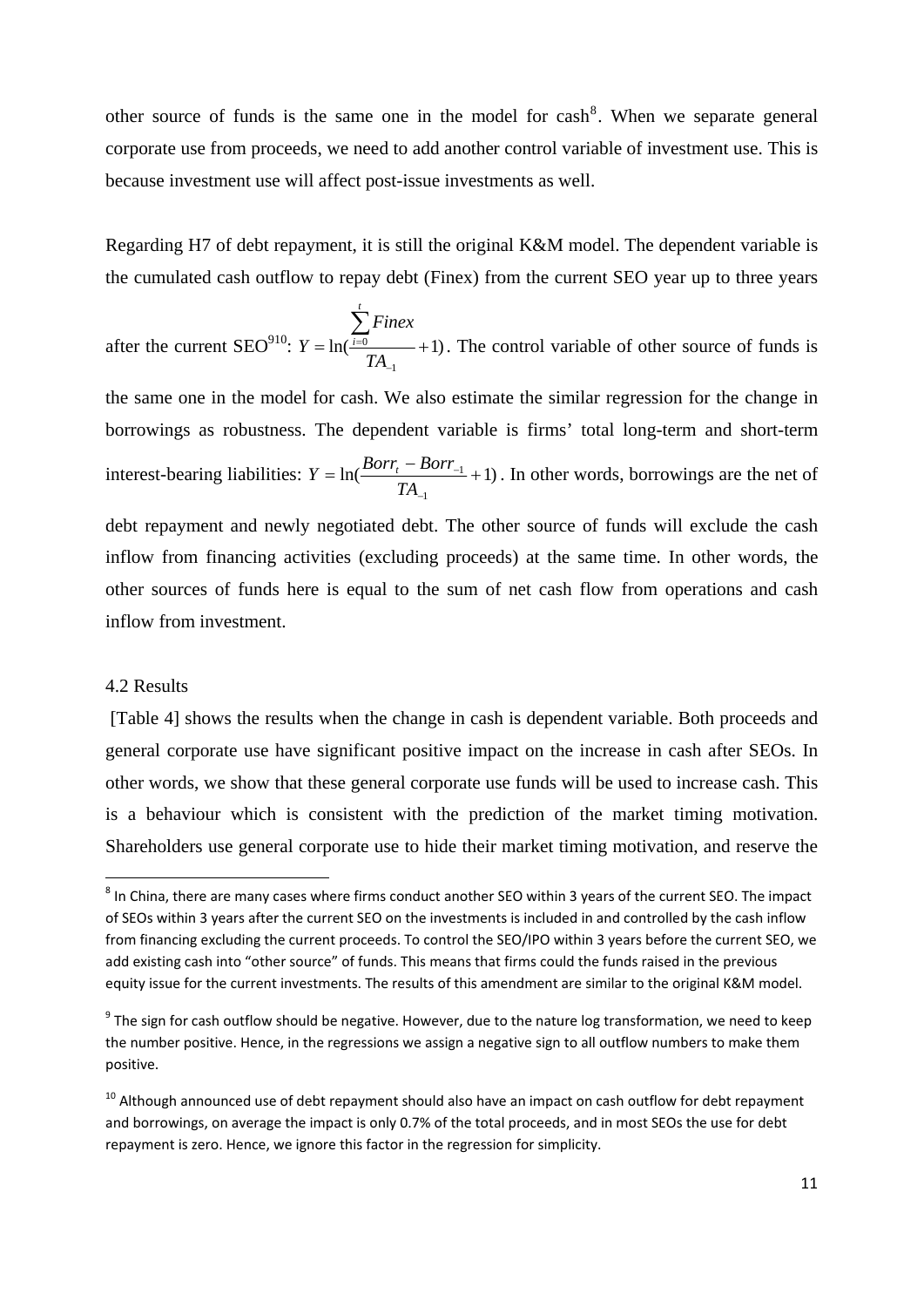funds in the cash. [Table 5] shows the results when the cumulated FCF is dependent variable. Both proceeds and general corporate use do not have a significant impact on the FCF after SEOs. In other words, we do not have support for the agency conflict motivation. [Table 6] shows the results when the cumulated cash outflow for investments (Capex) is dependent variable. Both proceeds and announced investment use have a significant positive impact on the increase in cash outflow for investments after SEOs. The impact of general corporate use is only significant occasionally. The evidence shows that the investment theory plays an important role in SEOs or the increase in investments after SEOs. As we mentioned above, firms should have less/no incentives to hide the information of investments away from shareholders if such investment behaviour adds value to firms. One candidate explanation of the significant positive impact of general corporate use on investments is that managers might use this to hide their motivation of use SEOs as undisciplined resource (compared to debt) to fund their over-investments. In other words, the use of general corporate in investments might present an over-investment. [Table 7] and [Table 8] shows the results when the cumulated cash outflow for debt repayment (Finex) and the change in borrowings is dependent variable, respectively. Proceeds only have a significant positive impact on debt repayment in SEO year, and general corporate use only has a significant positive impact on debt repayment in SEO year and one year after. On other hand, proceeds significantly affect the increase in borrowings positively while general corporate use, as predicted, does not have a significant impact on borrowings. The result might mean that firms use SEO funds (mainly general corporate use) to repay the matured debt in a short-term before a new debt is negotiated, resulting in an overall unchanged level of borrowings. Firms might use general corporate use to hide this practice rather than display the use as debt repayment before SEOs, probably because firms do not want release misleading information of a leverage reduction to the market since the debt level or leverage will actually increase ultimately according to our summary statistics. In other words, the capital structure might be under consideration in the decision of SEOs, though SEOs do not directly reduce the leverage. The evidence that proceeds have a significant impact might also indicate that firms might adjust their borrowings/leverage according to SEO practice, a possible support for the trade-off theory. In summary, general corporate use has been used for cash (most significantly), some investments (but not very significant), and debt repayment of matured debt before the newly negotiated debt.

## **5. Post-issue long-term performance**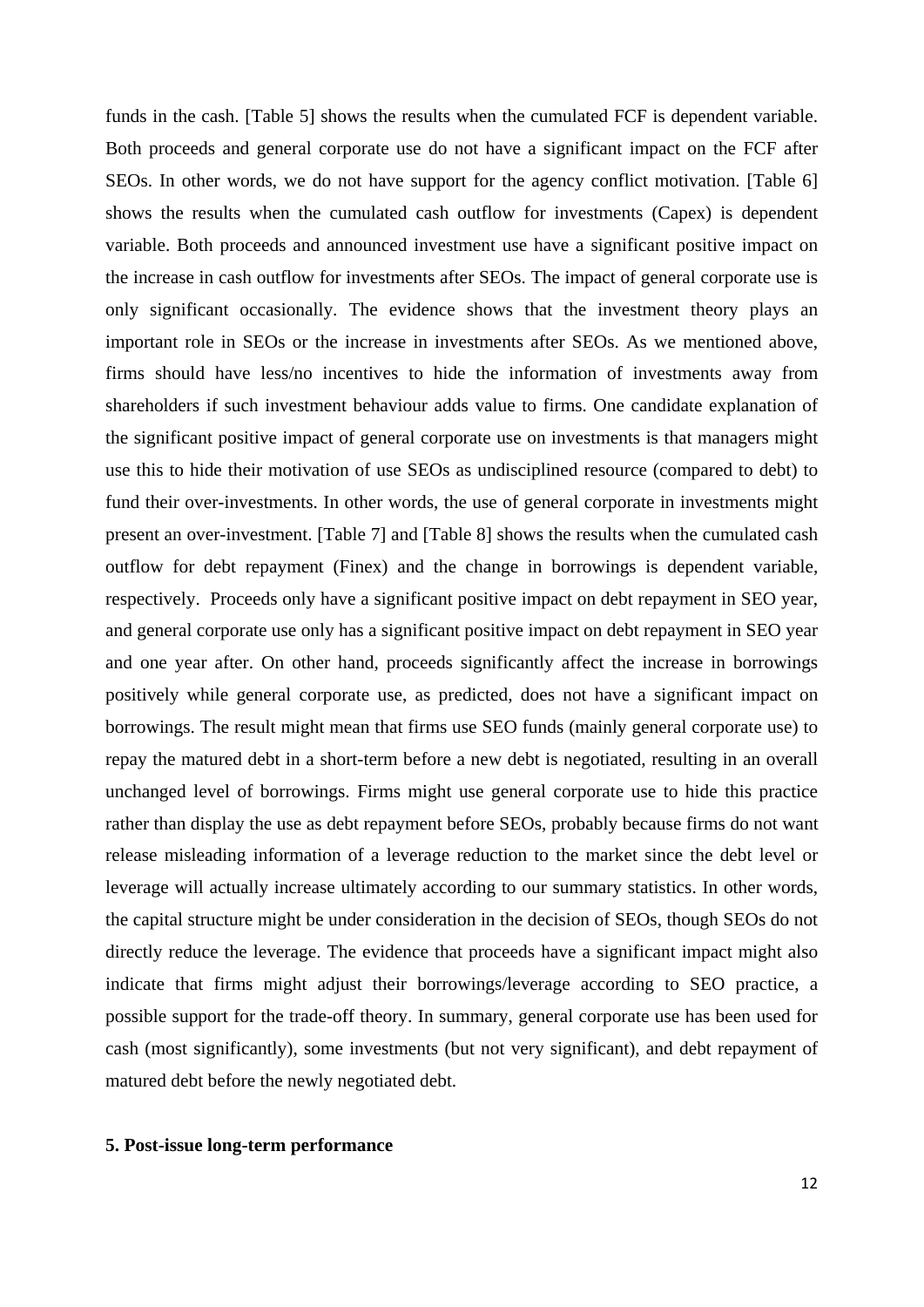In the previous section, we examine the impact of proceeds as well as general corporate use on the change in some accounting variables which can be seen as the proxy of theories. We should also be able to link the SEO motivations with the post-issue performance, because in summary the marketing timing and the agency motivation should impair firms' post-issue stock and operating performance, and the financing under growth and the trade-off theory should add value to firms. Therefore, if proceeds or general corporate use is associated with the theories, they should have a significant impact on firms' post-issue performance accordingly.

#### 5.1 Matching firms and the definition of abnormal return

Matching firms are important in the long-term performance to control the common shock in the market such as the change in a country's economy situation. The principle of matching for operating performance is to find a matching non-issuing firm which has the same performance before SEOs and the same movement in performance if there is no SEO. Loughran and Ritter (1997) (L&R hereafter) choose their matching firms to control for total assets, profitability, and industry. In the L&R (1997), non-issuing firms are matched in such a way: a group of nonissuing firms with the same industry as the target issuing firm is selected. Within this industry group, a group of non-issuing firms which have the total assets in a range from 25% to 200% of target issuing firm's total assets is selected. Finally, within this industry-size group, the nonissuing firm with the most similar prior issue operation income before depreciation and amortisation (OIBS) over total assets is selected. However, the L&R (1997) method is not actually achievable in China, because as shown in [Table 1] the number of non-issuing firms is very low in the early years during our samples. The second reason is that as shown in [Table 9] the difference in EBIT/TA (ROA) between issuing firms and non-issuing firms' industry average is huge and significant due to the regulation in China that only profitable firms are allowed to conduct SEOs. If we use the L&R (1997) method, we will end up with that many issuing firms are matched with one non-issuing firm and their pre-issue ROA are still very different, a situation which might lead to bias associated with the possible non-issuing firms' abnormal change in accounting information. Therefore, we use EBIT/TA as performance measure and use non-issuing firms' industry average EBIT/TA as benchmark. [Table 9] show the summary statistics of the post-SEOs long-term operating performance. In China, SEO firms' significant decline in operating performance after SEOs underpins the meaning of "underperformance" rather than that SEO firms actually underperform non-issuing firms in a mature market situation. To control for the significant difference in pre-issue performance, the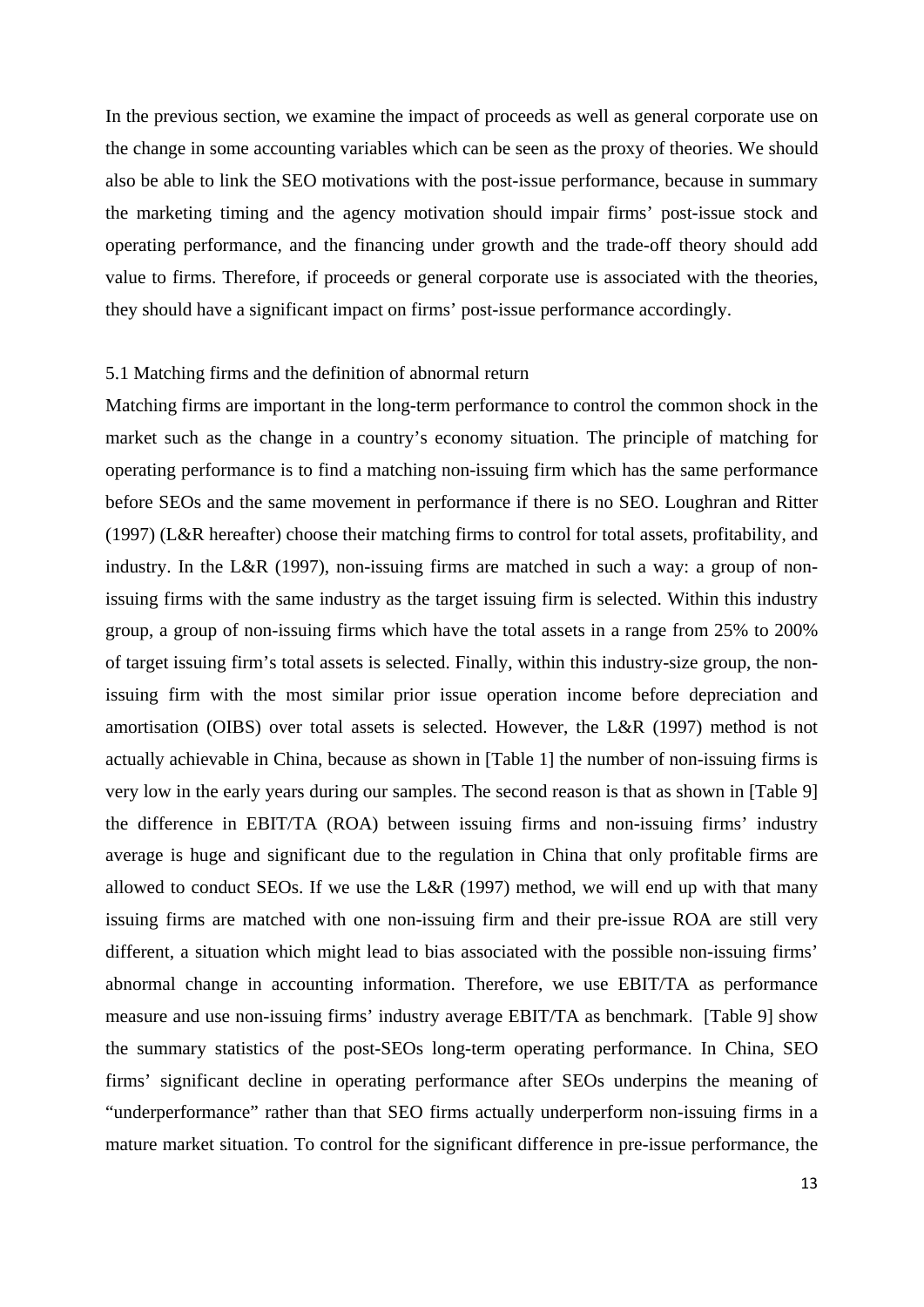abnormal return will further deduct the pre-issue abnormal return. Hence, the abnormal return for the post-issue operating performance is that issuing firms' ROA minus non-issuing firms' industry average ROA minus the difference between issuing firms' pre-issue ROA and nonissuing firms' pre-issue industry average ROA:

$$
Abnormal\_return_{operating} = (RoA_{t, issuing} - RoA_{t,non-issuing-industry}) - (RoA_{1,issuing} - RoA_{1,non-issuing-industry})
$$

Regarding stock performance, the principle of matching is to find a find a matching nonissuing firm which has the same stock movement/performance if there is no SEO. According to Fama and French (1993) three factor model, size, market-to-book ratio, and market return explain over 95% of the stock return. Since the market return will be identical for issuing firms and non-issuing firms during the same period, size and market-to-book ratio becomes the popular factors in the selection process. In Loughran and Ritter (1995), a non-issuing firm with the most similar market capitalisation with the target issuing firm is selected as matching firm. Spiess and Affleck-Graves (1995) extend the size matching by size-industry and sizebook-to-market matching. In other words, size matching will take place within the same industry of issuing firm. They also select a matching firm such that the sum of the absolute percentage difference between the sizes and book-to-market ratios of the issuing firm and the matched firm is a minimum. Lee and Loughran (1998) split non-issuing firms into 25 quintiles based on their market-to-book ratio, and within each quintile, size is then used for matching. Again, due to the small sample size of non-issuing firms in China, we decide to adopt Lee and Loughran (1998) method, but we only divide our non-issuing firms into three equal quintiles<sup>11</sup> according to their market-to-book ratio<sup>12</sup>. By selecting matching firms in this way, we have 145 non-issuing firms of firm-year matching for 463 SEOs. In other words, on average one non-issuing firm is matched for three issuing firms. The rest 210 SEOs are one-for-one matched. [Table 10] shows that issuing firms in China actually outperform non-issuing firms both before and after SEOs. The abnormal stock return used in this research is defined as:

$$
Abnormal\_return_{stock} = [\prod_{t=1}^{12,24,36} (R_{t,issuing} + 1) - 1] - [\prod_{t=1}^{12,24,36} (R_{t,non-issum-matched} + 1) - 1]
$$

 $11$  Fama and French (1993) use three quintiles for market-to-book ratio in their analysis.

 $12$  The market capitalisation is total number of shares multiplied by prior SEO year-end market price. It is not adjusted for any discount of non-tradable shareholders.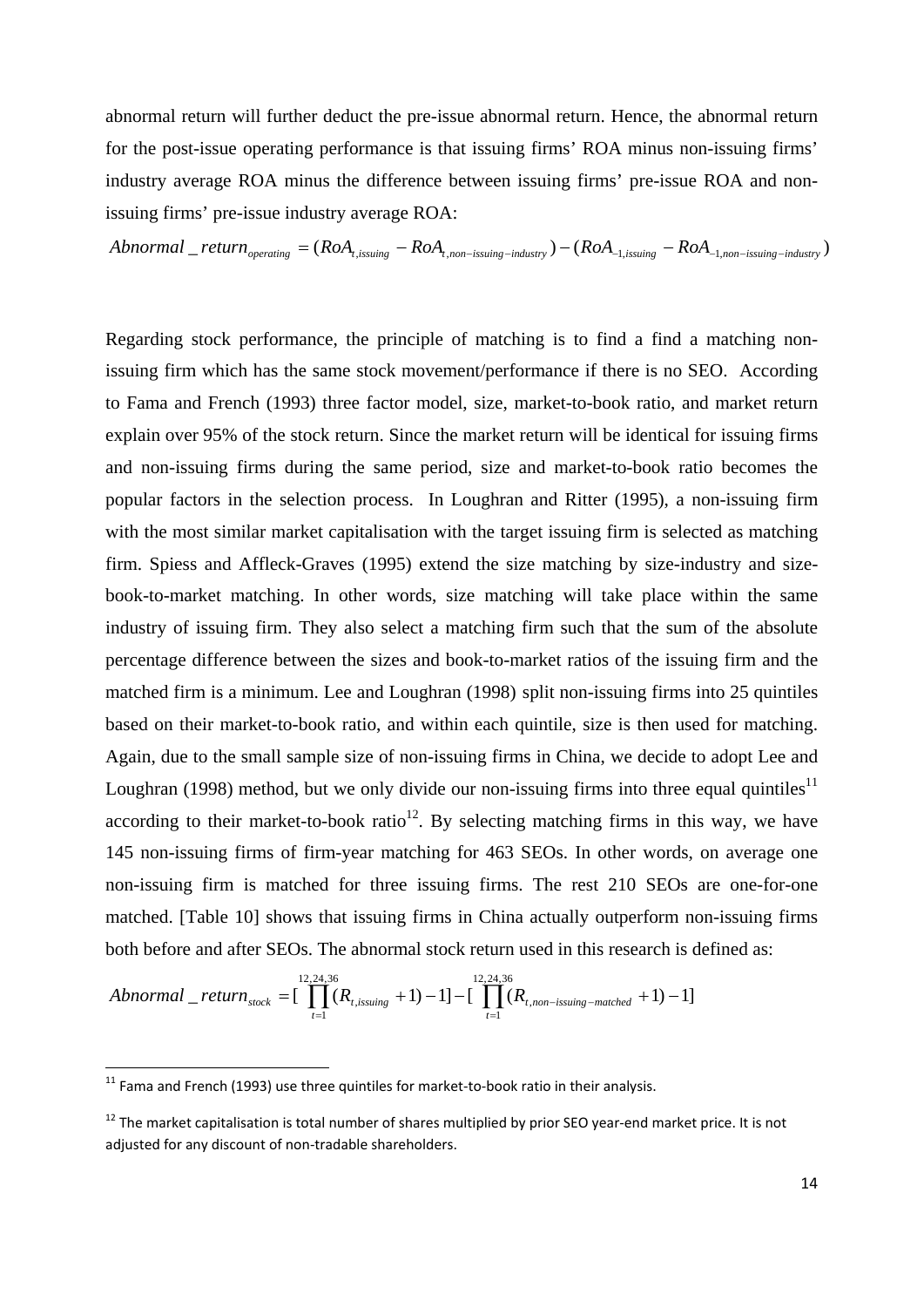#### 5.2 Model and control variables

We will put post-issue operating and stock abnormal return defined above as dependent variables. Our model (estimated by OLS) is:

 $+ \beta_{10}$  yeardummy  $+ \beta_{11}$ industrydummy  $+ \varepsilon_{i}$ +  $\beta$ 6EIdumB<sub>-2</sub> +  $\beta$ <sub>7</sub>EIdumB<sub>-3</sub> +  $\beta$ <sub>8</sub>EIdumA<sub>t</sub> +  $\beta$ <sub>9</sub> proceeds/TA<sub>-1</sub>(or \_  $\beta$ <sub>9</sub>General/ procceds)  $Abnormal$   $=$   $return = \beta_0 + \beta_1 Size_{-1} + \beta_2 MtoB_{-1} + \beta_3 pre - op + \beta_4 pre - stock + \beta_5 EIdumB_{-1}$ 

The key independent variable is proceeds over total assets (prior to SEOs) and general corporate use as a percentage of proceeds. We choose the following control variables to control for some other determinants of the abnormal returns. *Size* is the natural log of total assets at the year-end prior to SEO. *MtoB* is the natural log of issuing firms' market capitalisation divided by book value of equity at the year-end prior to SEO. Pre-issue operating performance (*Pre-op*) is issuing firms' EBIT over total assets (ROA) minus non-issuing firms' industry average at the year-end prior to SEOs. The sign of this control variable is the net effect of two impacts. (1) As the results of information asymmetry, firms might use earnings management to enhance their share price before SEOs. Hence, more earnings management might lead to lower post-issue performance (Rangan 1998; Shivakumar 2000; Teoh, Welch, and Wong 1998). (2) According to CSRC, better ROA might lead to better post-issue performance, because they use profitability as requirement to distinguish between "good"/"bad" firms . Both Dang and Yang (2007) and Chen and Wang (2007) argue and prove that firms who could satisfy the stricter profitability requirement will have better post-issue performance. Furthermore, firms with high profitability could be the result of good corporate governance, good industrial environment, and other favourite conditions of firms. Hence, it also possible that better preissue profitability will lead to better post-issue operating performance. Pre-issue stock performance (*Pre-stock*) is issuing firms' 12 month return prior to their SEOs. Higher pre-issue stock performance might mean higher marketing timing incentives (Asquith and Mullins 1986; Masulis and Korwar 1986; and Eckbo and Masulis 1992). Hence, we expect that higher preissue stock performance will lead to worse post-issue stock performance.

*EIdumB-1*, *EIdumB-2*, *EIdumB-3* means whether firms conduct SEOs/IPOs in previous first year, second year, and third year. Those control variables will help control the situation that the current post-issue underperformance might include the effect of previous post-issue underperformance. In mature market studies, these overlapped samples are normally excluded.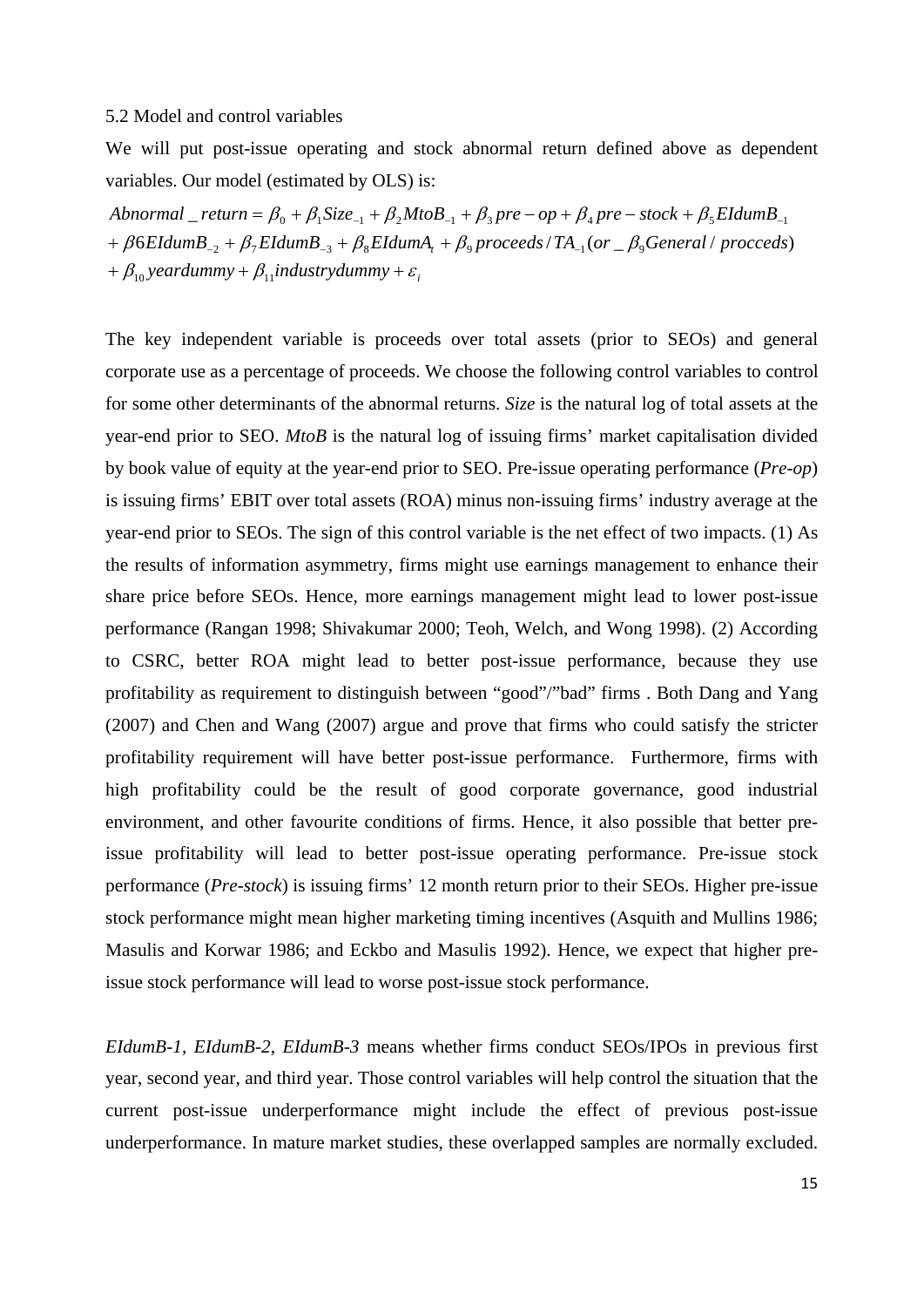For robustness, we also try to use one dummy rather than three dummies for three years. *EIdumAt* means whether firms have a SEO within t years after a SEO to control whether the performance contains the effect of SEOs in three years of the current SEO. [Table 11] shows the summary statistics for these control variables.

#### 5.3 Results

[Table 12] and [Table 13] show the results for 1, 2, 3 years post-issue operating performance and 12, 24, 36 month post-issue stock performance, respectively. The overall results can be summarised as that general corporate use has a significant negative impact on firms' post-issue operating and stock performance over three years, and proceeds do not have such a significant impact. The result shows that general corporate use has been used in a way which impairs firms' operating and stock performance, a support for the market timing and agency theory which predict a decline in performance. However, our long-term performance study might not be able to distinguish the effect between different theories. On the other hand, the size of proceeds does not have an impact on the performance. This is probably because when we include investments element into the regression, the positive effect of the value-added practices (i.e. financing under growth) on performance offsets the negative effect of the market timing and agency theory.

We tried the following robustness: (1) since issuing firms' pre-issue stock return outperforms non-issuing firms before SEOs, we further deduct pre-issue difference between issuing firms' and non-issuing firms' 12 month stock returns in the abnormal return. In other word, this will have the similar treatment as operating performance. (2) We use Shanghai Composite Index monthly return as an alternative benchmark for stock performance. (3) The model is also estimated by heteroskedasticity-consistent standard errors. The fundamental message does not change, and we think that our results are robust.

## **6. Conclusion**

In this paper, we aim to examine the theories explaining the motivations of SEOs in China by using the information of the use of proceeds and the long-term performance. According to firms' announcement after SEOs, we know that around 69.1% of the total actual proceeds have been used in investments. 0.7% of proceeds have been used in debt repayment. 30.2% of proceeds have been left as general corporate use. We find support for the market timing theory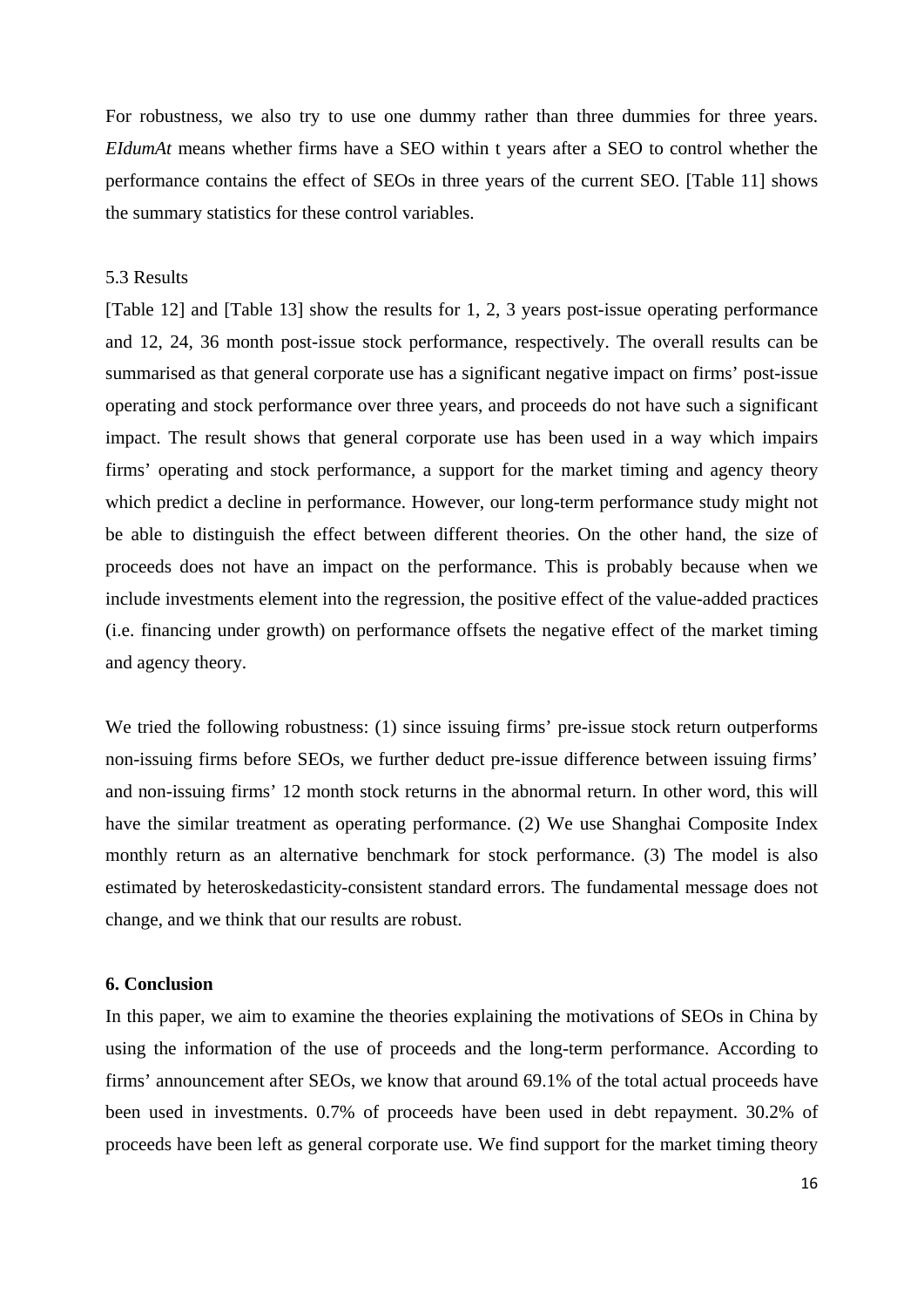since both proceeds and general corporate use have a significant positive impact on the increase in cash after SEO. We think that financing under growth plays an important role in SEO motivation because we find that investment use as a 70% of total proceeds significantly affects post-issue investments, and issuing firms' total asset double in three years after SEOs. We do not have clear support for the agency theory, because the impact of general corporate use on the free cash flow after SEOs is not significant. However, we think that the investments using funds for general corporate use might indicate an over-investment. However, this evidence needs more research in the future. The impact of the trade-off theory on SEO decision is moderate since we find that firms' debt practice (repayment and new borrowings) has a relationship with proceeds as well as general corporate use. Finally, the negative relationship between the post-issue operating and stock performance and general corporate use confirms that the market timing theory and agency theory, as predicted to impair firms' performance, is the motivation of general corporate use and then the motivation of SEOs.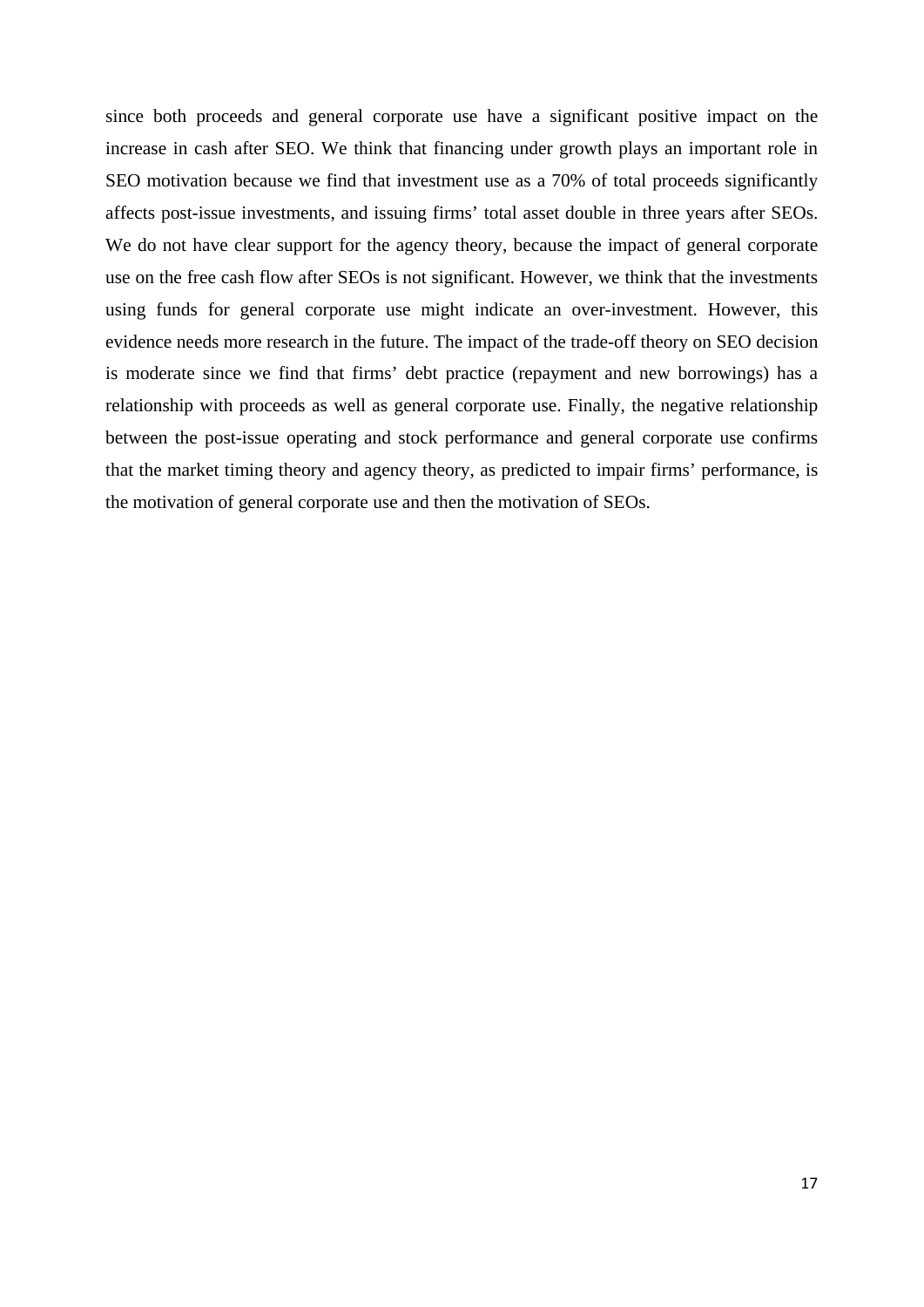# **Reference:**

Asquith, P., Mullins, D.W., 1986. Equity Issues and Offering Dilution. Journal of Financial Economics 15, 61-89.

Autore, D.M., Bray, D.E., Peterson, D.R., 2009. Intended Use of Proceeds and the Long-run Performance of Seasoned Equity Issuers. Journal of Corporate Finance 15, 358-367

Brennan, M.J., Schwartz, E.S., 1978. Corporate Income Taxes, Valuation and the Problem of Optimal Capital Structure. Journal of Business 51, 103-114.

Chen, K.C.W., Wang, J., 2007. Accounting-based Regulation in Emerging Markets: the Case of China's Seasoned Equity Offerings. International Journal of Accounting 42, 221-236.

Clarke, J., Dunbar, C., Kahle, K., 2004. The long-run performance of secondary equity issues: a test of the windows of opportunity hypothesis. Journal of Business 77, 575–603.

Dang, L., Yang, J.J., 2007. The Choice between Rights and Underwritten Equity Offerings: Evidence from the Chinese Stock Markets. Working Paper.

DeAngelo, H., DeAngelo, L., Stulz, R.M., 2010. Seasoned Equity Offerings, Market Timing, and the Corporate Lifecycle. Journal of Financial Economics, Vol. 95, No. 3, 275-295.

DeAngelo, H., Masulis, R.W., 1980. Optimal Capital Structure under Corporate and Personal Taxation. Journal of Financial Economics 8, 3-29.

Denis, D.J., 1994. Investment Opportunities and the Market Reaction to Equity Offerings. Journal of Financial and Quantitative Analysis. 29, 159-177.

Eckbo, B.E., Masulis, R.W., 1992. Adverse Selection and the Rights Offer Paradox. Journal of Financial Economics 32, 293-332.

Fama, E.F., French, K.R., 1993. Common Risk Factors in the Returns on Stocks and Bonds. Journal of Financial Economics 33, 3-56.

Gaver, J.J., Gaver, K.M., 1993. Additional Evidence on the Association between the Investment Opportunity Set and Corporate Financing, Dividend, and Compensation Policies. Journal of Accounting and Economics 16, 125–160.

Greenwood, R., 2005. Aggregate corporate liquidity and stock returns. Working paper. Harvard Business School.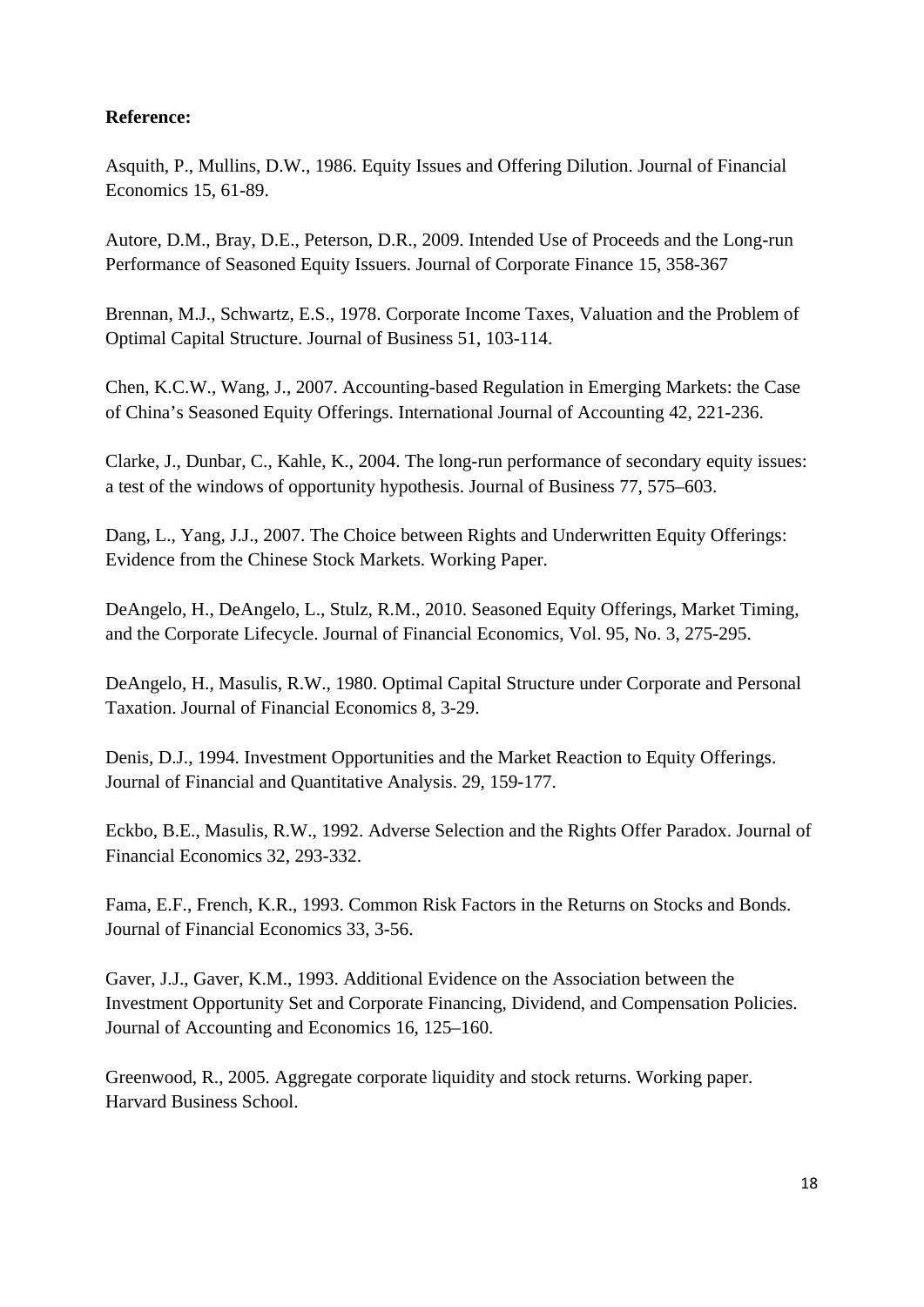Jeanneret, P., 2005. Use of the Proceeds and Long-term Performance of French SEO firms. European Financial Management, Vol.11, No.1, 99-122.

Jensen, M.C., 1986. Agency Costs of Free Cash Flow, Corporate Finance, and Takeovers. American Economic Review 76, 323-329.

Jensen, M.C., Meckling, W.H., 1976. Theory of the Firm: Managerial Behaviour, Agency Costs and Ownership Structure. Journal of Financial Economics 3, 305-360.

Kahle, K.M., 2000. Insider trading and the long-run performance of new security issues. Journal of Corporate Finance 6, 25–53

Kim, W., Weisbach, M.S., 2008. Motivations for Public Equity Offers: An International Perspective. Journal of Financial Economics 87, 281-307.

Lang, L.H.P., Litzenberger, R.H., 1989. Dividend Announcements: Cash Flow Signalling vs. Free Cash Flow Hypothesis? Journal of Financial Economics 24, 181-191.

Lang, L.H.P., Stulz, R.M., Walking, R.A., 1991. A Test of the Free Cash Flow Hypothesis. Journal of Financial Economics 29, 315-335.

Lee, I., Loughran, T., 1998. Performance Following Convertible Bond Issuance. Journal of Corporate Finance 4, 185-207.

Loughran, T., Ritter, J.R., 1995. The New Issues Puzzle. Journal of Finance 50, 23-51.

Loughran, T., Ritter, J.R., 1997. The Operating Performance of Firms Conducting Seasoned Equity Offerings. Journal of Finance 52, 1823-1850.

Masulis, R.W., Korwar, A.N., 1986. Seasoned Equity Offerings: an Empirical Investigation. Journal of Financial Economics 15, 91-118.

Miller, M.H., 1977. Debt and Taxes. Journal of Finance 32, 261-273.

Modigliani, F., Miller, M.H., 1958. The Cost of Capital, Corporation Finance and the Theory of Investment. American Economic Review 48, 261-297.

Modigliani, F., Miller, M.H., 1963. Corporate Income Taxes and the Cost of Capital: a Correction. American Economic Review 53, 433-443.

Myers, D., Smith, C.W., 1987. Corporate Insurance and the Underinvestment Problem. The Journal of Risk and Insurance 54, 45-54.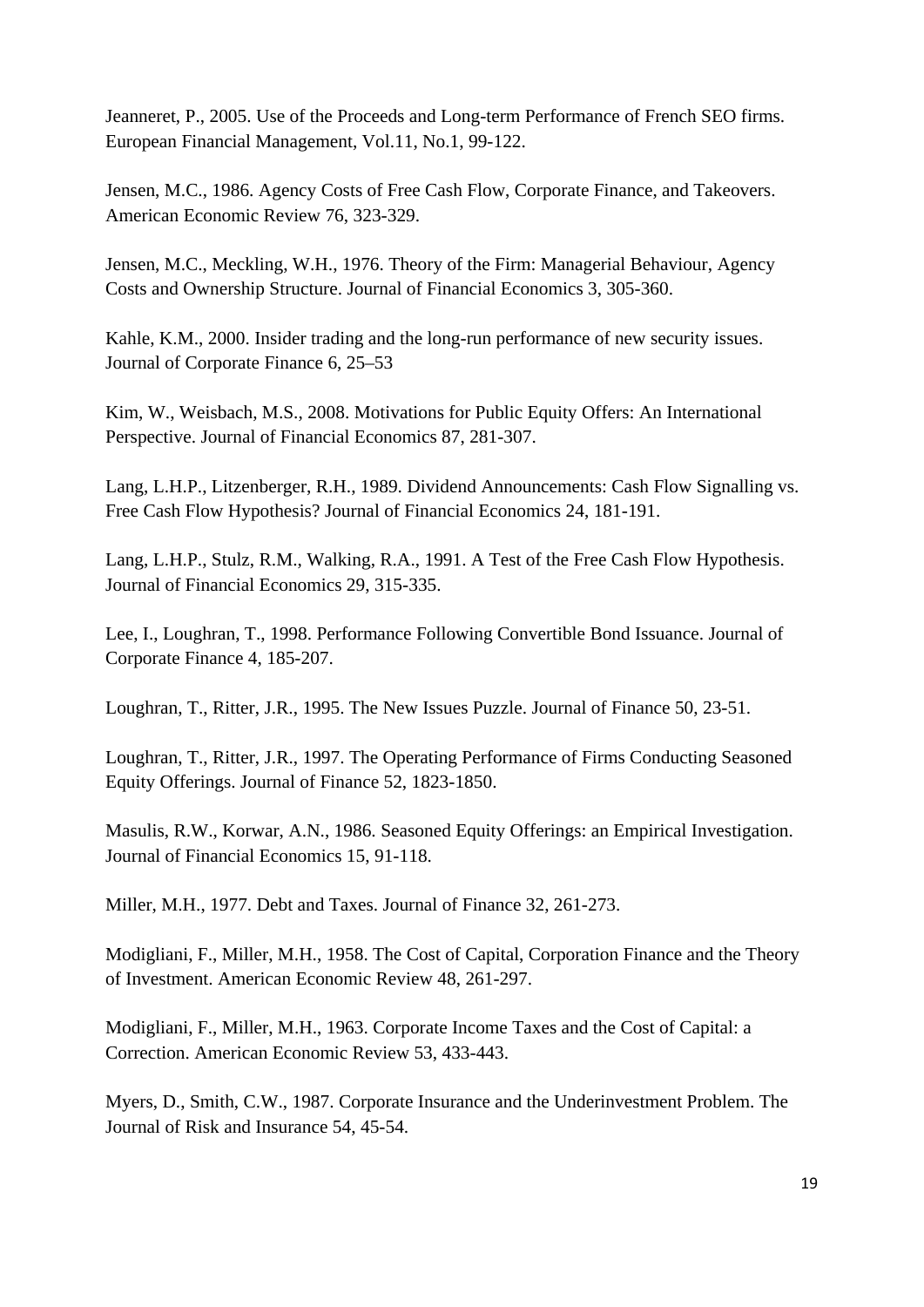Myers, S.C., 1977. Determinants of Corporate Borrowing. Journal of Financial Economics 5, 146-175.

Myers, S.C., Majluf, N., 1984. Corporate Financing and Investment Decisions When Firms Have Information Investors Don't Hve. Journal of Financial Economics 13, 187-221.

Nohel, T., Tarhan, V., 1998. Share Repurchases and Firm Performance: New Evidence on the Agency Costs of Free Cash Flow. Journal of Financial Economics 49, 187-222.

Pilotte, E., 1992. Growth Opportunities and the Stock Price Response to New Financing. Journal of Business 65, 371-394.

Rangan, S., 1998. Earnings Management and the Performance of Seasoned Equity Offerings. Journal of Financial Economics 50, 101-122.

Shivakumar, L., 2000. Do Firms Mislead Investors by Overstating Earnings before Seasoned Equity Offerings? Journal of Accounting and Economics 29, 339-371.

Smith, C.W., Watts, R.L., 1992. The Investment Opportunity Set and Corporate Financing, Dividend, and Compensation Policies. Jounral of Financial Economics 32, 263-292.

Smith, V.L., 1970. Corporate Financial Theory under Uncertainty. The Quarterly Journal of Economics 84, 451-471.

Spiess, D.K., Affleck-Graves, J., 1995. Underperformance in Long-run Stock Returns Following Seasoned Equity Offerings. Journal of Financial Economics 38, 243-267.

Teoh, S.H., Welch, I., Wong, T.J., 1998. Earnings Management and the Underperformance of Seasoned Equity Offerings. Journal of Finanical Economics 50, 63-99.

Walker, M.D., Yost, K., 2008. Seasoned Equity Offerings: What Firms Say, Do, and How the Market Reacts. Journal of Corporate Finance 14, 376-386.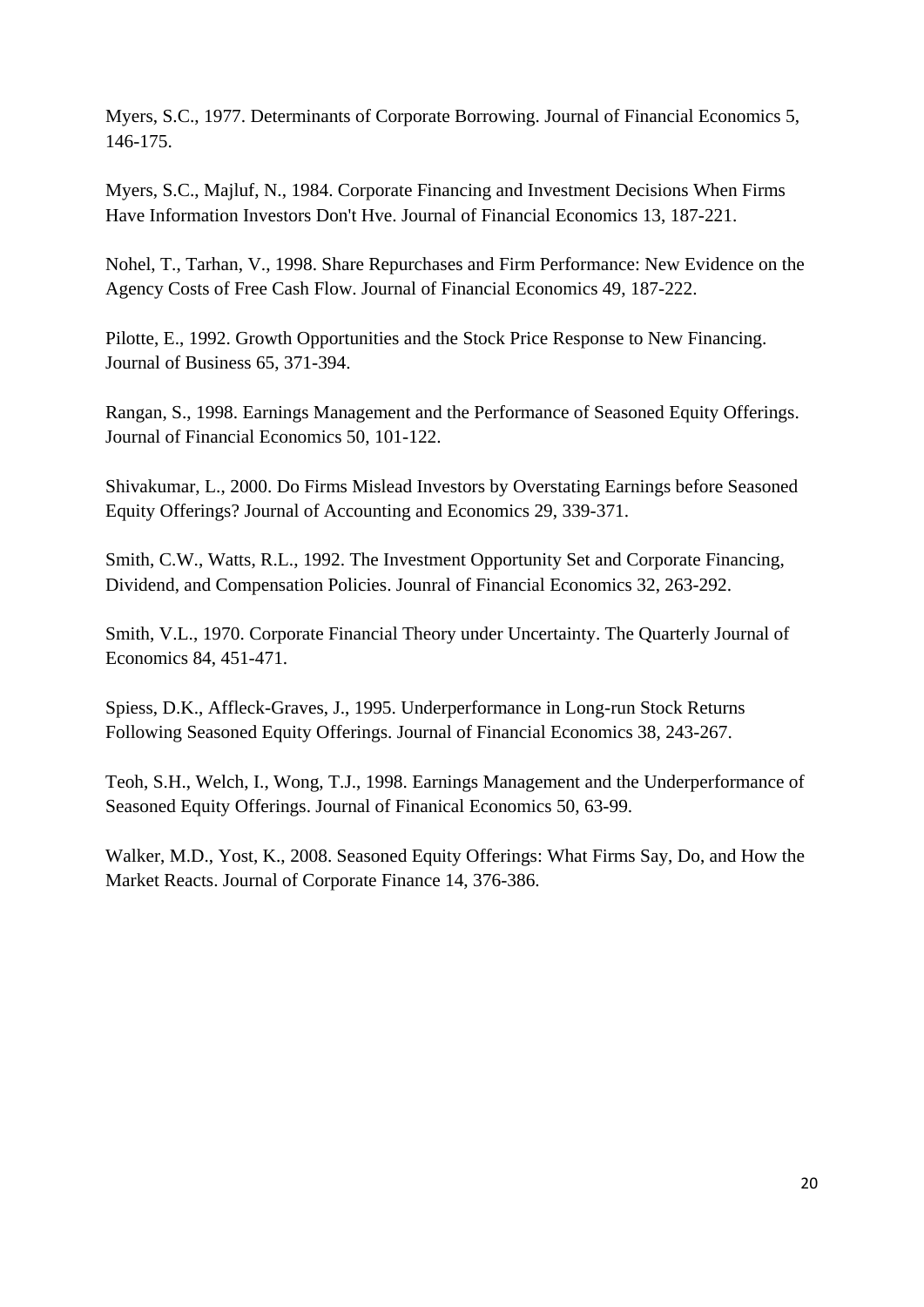Table 1: Summary statistics for SEO activities

|       |                              | Rights issues                    |                  | Public offerings              |                  | <b>Total SEOs</b>                | No. of                                    | No. of                                   |
|-------|------------------------------|----------------------------------|------------------|-------------------------------|------------------|----------------------------------|-------------------------------------------|------------------------------------------|
|       | No. of<br>issues             | Capital<br>raised (bn<br>$RMB$ ) | No. of<br>issues | Capital<br>raised (bn<br>RMB) | No. of<br>issues | Capital<br>raised (bn<br>$RMB$ ) | firms in<br>pool of<br>non-issue<br>firms | available<br>use of<br>proceeds<br>info. |
| 1998  | 155                          | 40.2                             | 7                | 3                             | 162              | 43.3                             | 110                                       | 65                                       |
| 1999  | 120                          | 28.3                             | 5                | 5.5                           | 125              | 33.8                             | 182                                       | 108                                      |
| 2000  | 181                          | 55.2                             | 24               | 22.6                          | 205              | 77.9                             | 240                                       | 175                                      |
| 2001  | 84                           | 31.2                             | 13               | 10.4                          | 97               | 41.6                             | 319                                       | 90                                       |
| 2002  | 20                           | 5.8                              | 30               | 16.8                          | 50               | 22.5                             | 452                                       | 47                                       |
| 2003  | 24                           | 6.2                              | 14               | 9.2                           | 38               | 15.4                             | 640                                       | 38                                       |
| 2004  | 21                           | 9.9                              | 12               | 16.1                          | 33               | 26.1                             |                                           |                                          |
| 2005  | $\overline{\phantom{0}}$     |                                  | 3                | 26.4                          | 3                | 26.4                             |                                           |                                          |
| 2006  | $\qquad \qquad \blacksquare$ | $\overline{a}$                   | 47               | 49.62                         | 47               | 49.62                            | $\overline{\phantom{a}}$                  |                                          |
| Total | 605                          | 176.8                            | 155              | 159.62                        | 760              | 336.62                           | 1943                                      | 523                                      |

Non-issuing firms are defined as all (non-financial) listed firms who do not conduct any equity issue three years before and after current year.

Table 2: Summary statistics and frequency of general corporate use

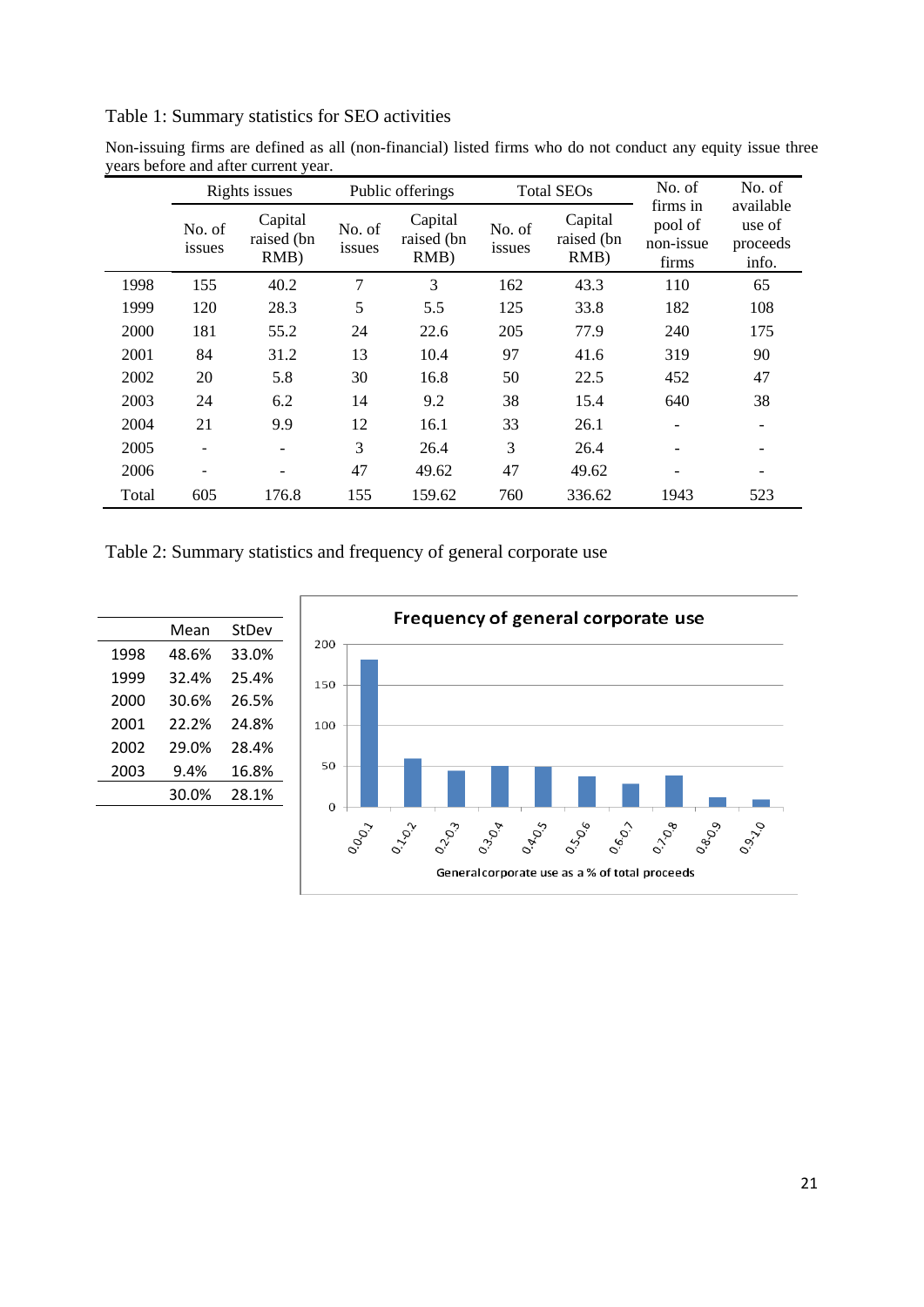## Table 3: Summary statistics for the change in accounting variables after SEOs

Non-issuing firms are defined as for each year firms who do not conduct any equity issue three years before and after the current year. Cash flow information is the amount of cash flow of certain year rather than the cumulative information till time t. \*\*\*, \*\*, and \* indicates the significance of paired t-test to examine whether the change from one year before SEO to time t is significant at 99%, 95%, and 90% confidence interval respectively. Working capital is current assets excluding cash minus current liabilities excluding current interest-bearing liabilities. Total borrowings is the total of short-term and long-term interest bearing borrowings

|                                            |         |                            | <b>Issuing firms</b> |                |                |         | Non-issuing firms          |                   |                  |                |  |  |
|--------------------------------------------|---------|----------------------------|----------------------|----------------|----------------|---------|----------------------------|-------------------|------------------|----------------|--|--|
|                                            |         | As a % of total asset at t |                      |                |                | Г       | As a % of total asset at t |                   |                  |                |  |  |
|                                            | $-1$    | SEO yr                     | $+1$                 | $+2$           | $+3$           | $-1$    | Match<br>ed yr             | $+1$              | $+2$             | $+3$           |  |  |
| Net cash flow from<br>operations           | 6.0%    | 3.9%<br>***                | 4.4%<br>***          | 4.6%<br>***    | 4.5%<br>***    | 3.8%    | 4.1%                       | 4.2%              | 4.6%<br>$\ast$   | 4.9%           |  |  |
| Net cash flow for<br>investments           | $-8.8%$ | $-9.6%$<br>$***$           | $-9.2%$              | $-7.1%$<br>*** | $-6.2%$<br>*** | $-3.5%$ | $-3.3%$                    | $-3.2%$<br>$\ast$ | $-3.1%$<br>$***$ | $-3.0%$        |  |  |
| Net cash flow from<br>financing activities | 2.8%    | 16.1%<br>***               | 4.2%<br>$***$        | 3.4%           | 2.7%           | 0.1%    | 0.1%                       | $-0.2%$<br>$\ast$ | $-1.2%$<br>***   | $-1.7%$<br>*** |  |  |
| Cash                                       | 11.6%   | 17.1%<br>***               | 15.0%<br>***         | 14.7%<br>***   | 14.1%<br>***   | 11.2%   | 11.5%<br>$***$             | 11.9%<br>$**$     | 11.9%<br>$***$   | 12.0%<br>$***$ |  |  |
| Cash and marketable<br>securities          | 12.6%   | 18.5%<br>***               | 16.0%<br>***         | 15.6%<br>***   | 14.8%<br>***   | 12.1%   | 12.3%                      | 12.4%             | 12.2%            | 12.1%          |  |  |
| Working capital                            | 19.6%   | 18.0%<br>***               | 17.0%<br>***         | 15.4%<br>***   | 13.8%<br>***   | 18.2%   | 15.0%<br>***               | 12.1%<br>***      | 8.9%<br>***      | 6.9%<br>***    |  |  |
| <b>Fixed assets</b>                        | 29.4%   | 28.2%<br>**                | 29.6%                | 31.1%<br>**    | 32.1%          | 30.4%   | 32.0%<br>$***$             | 32.3%<br>$***$    | 32.3%<br>**      | 31.6%<br>***   |  |  |
| <b>Total borrowings</b>                    | 20.8%   | 18.8%<br>***               | 21.6%<br>$\ast$      | 23.6%<br>***   | 24.8%<br>***   | 26.2%   | 27.9%<br>***               | 28.5%<br>***      | 28.5%<br>***     | 27.8%<br>***   |  |  |
| Total assets (growth<br>from $t-1$ yr)     |         | 32.7%                      | 52.0%                | 74.2%          | 96.4%          |         | 4.5%                       | 11.2%             | 18.9%            | 27.9%          |  |  |
| Mean of total assets<br>(bn RMB)           | 1.48    | 1.98                       | 2.31                 | 2.63           | 2.97           | 1.62    | 1.70                       | 1.81              | 1.93             | 2.10           |  |  |
| Median of total assets<br>(bn RMB)         | 0.98    | 1.39                       | 1.60                 | 1.82           | 2.02           | 0.95    | 0.98                       | 1.00              | 1.03             | 1.05           |  |  |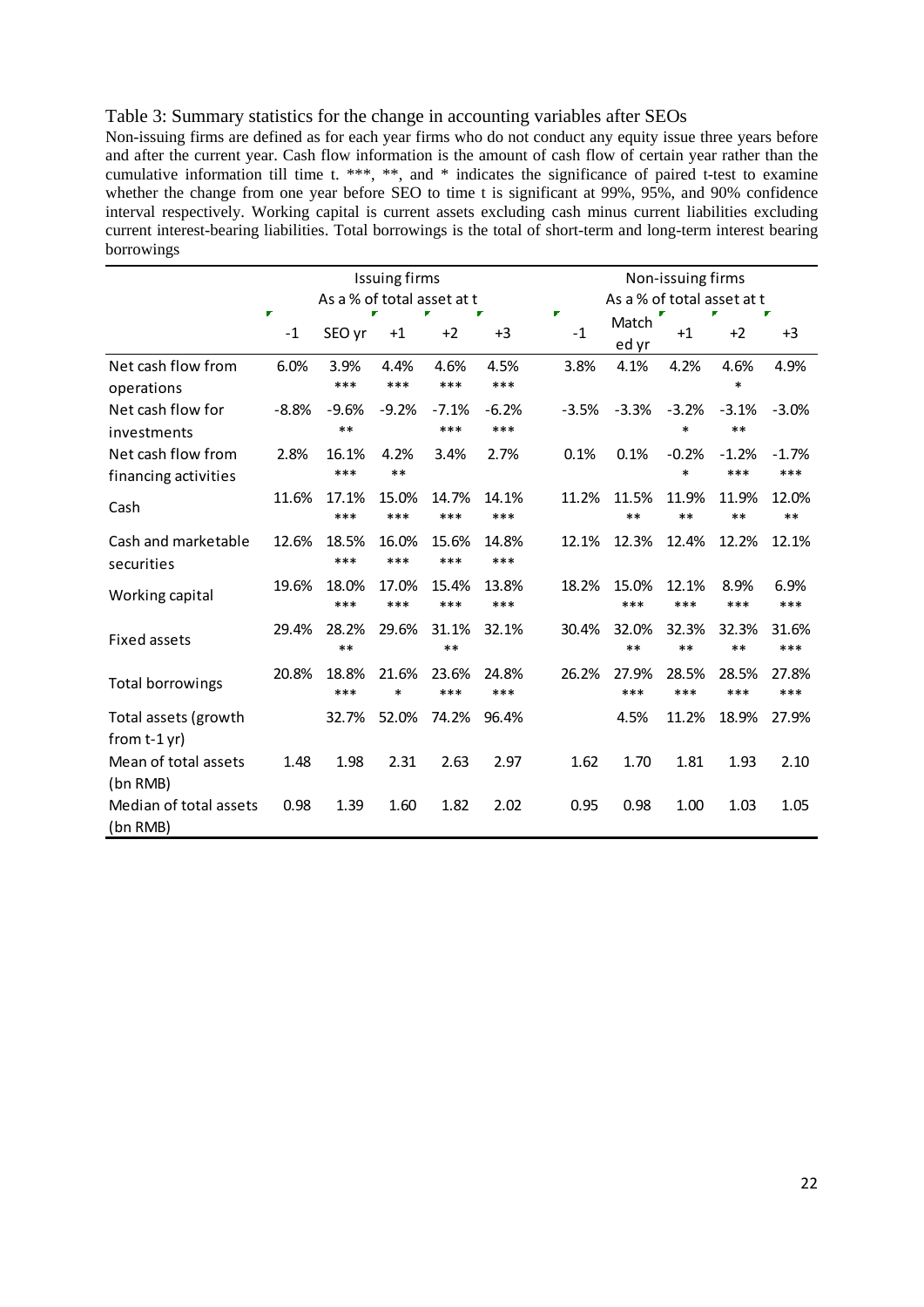Table 4: results of cash as dependent variable in the K&M model

*t*

$$
Y = \beta_0 + \beta_1 \ln(TA_{-1}) + \beta_2 \ln(\frac{\sum_{i=0}other\_sources}{TA_{-1}} + 1) + \beta_3 \ln(\frac{proceeds}{TA_{-1}} + 1) + \beta_4 \, \text{year} \, \text{dummy} + \varepsilon
$$

 $\ln(\frac{Cas_{t}Cas_{t-1}}{T}+1)$ 1  $= \ln \left( \frac{Cash_{t} - Cash_{-1}}{1} + \right)$ L,  $Y = \ln\left(\frac{Cash_t - Cash_t}{TA_{-t}} + 1\right)$ ;  $t_0$  is the SEO year; t=-1, 0, 1, 2, 3; TA is the total assets; Proceeds are the

total actual proceeds; other sources of funds is equal to the sum of net cash flow from operations, cash inflow from investment, and cash inflow from financing activities excluding current proceeds.

|                  |               |               |               |               | $In((cash_t-cash_{-1})/TA_{-1}+1)$ |               |               |              |
|------------------|---------------|---------------|---------------|---------------|------------------------------------|---------------|---------------|--------------|
|                  | t(0)          | t(1)          | t(2)          | t(3)          | t(0)                               | t(1)          | t(2)          | t(3)         |
| Size             | $-0.014$      | $-0.008$      | $-0.024$      | $-0.026$      | $-0.056$                           | $-0.043$      | $-0.045$      | $-0.038$     |
|                  | $(0.004)$ *** | (0.006)       | $(0.006)$ *** | (0.014)       | $(0.006)$ ***                      | $(0.005)$ *** | $(0.012)***$  | $(0.020)^*$  |
| other source     | 0.174         | 0.134         | 0.133         | 0.168         | 0.187                              | 0.145         | 0.142         | 0.197        |
|                  | $(0.020)$ *** | $(0.019)$ *** | $(0.025)$ *** | $(0.026)$ *** | $(0.024)$ ***                      | $(0.022)***$  | $(0.025)$ *** | $(0.019)***$ |
| proceeds         | 0.587         | 0.545         | 0.401         | 0.354         |                                    |               |               |              |
|                  | $(0.056)$ *** | $(0.072)***$  | $(0.065)$ *** | $(0.066)$ *** |                                    |               |               |              |
| General use      |               |               |               |               | 0.350                              | 0.367         | 0.264         | 0.261        |
|                  |               |               |               |               | $(0.061)$ ***                      | $(0.135)$ **  | $(0.097)$ **  | $(0.128)^*$  |
| constant         | 0.181         | 0.056         | 0.465         | 0.509         | 1.149                              | 0.875         | 0.930         | 0.787        |
|                  | $(0.092)^{*}$ | (0.124)       | $(0.158)$ **  | (0.329)       | $(0.118)***$                       | $(0.113)***$  | $(0.276)$ *** | (0.449)      |
| Number of<br>obs | 613           | 596           | 582           | 575           | 481                                | 468           | 458           | 454          |
| R-squared        | 0.450         | 0.421         | 0.325         | 0.332         | 0.250                              | 0.235         | 0.239         | 0.279        |

#### 23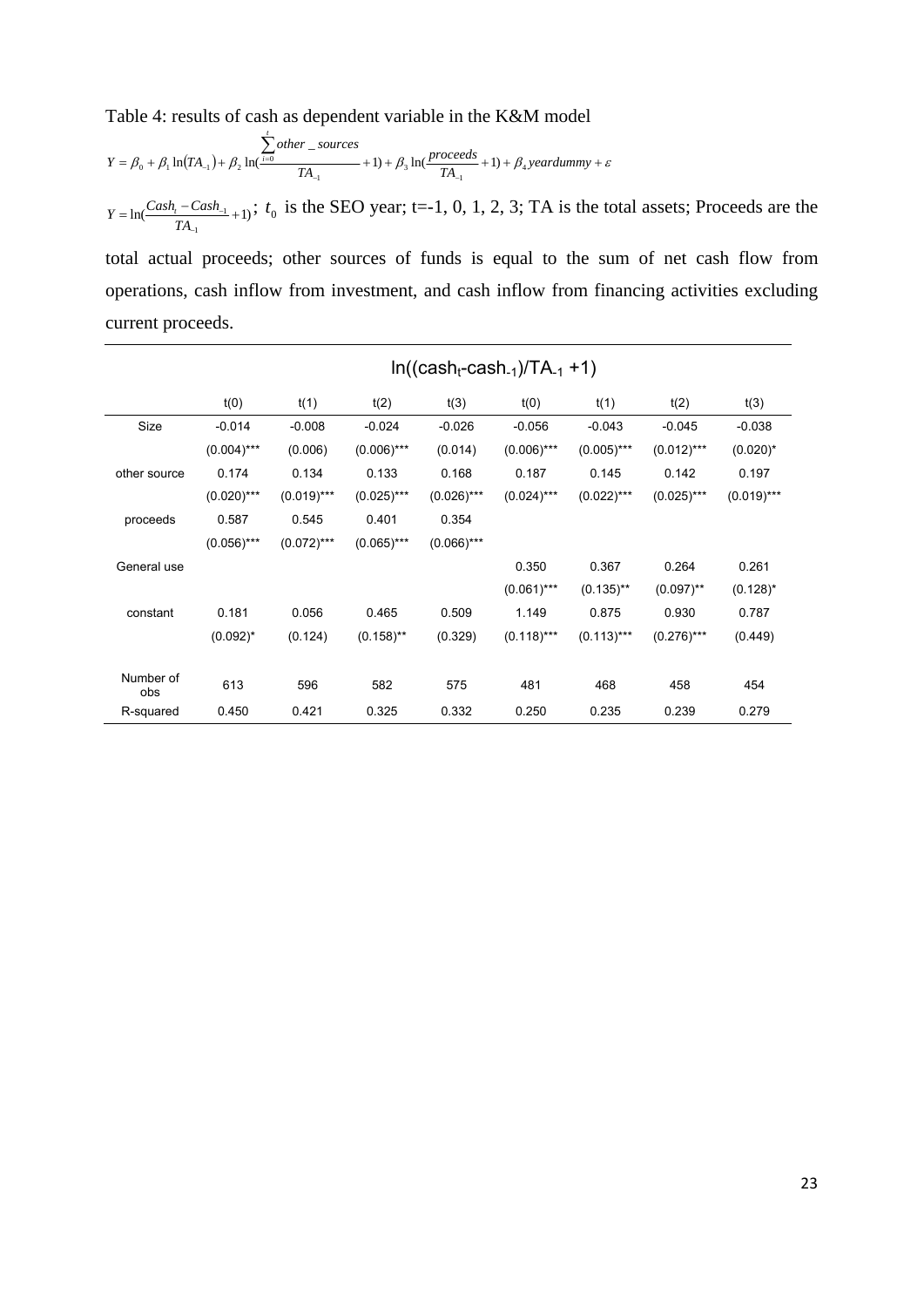Table 5: results of free cash flow (FCF) as dependent variable in the K&M model

$$
Y = \beta_0 + \beta_1 \ln(TA_{-1}) + \beta_2 \ln(\frac{1}{100} + 1) + \beta_3 \ln(\frac{processed}{TA_{-1}} + 1) + \beta_4 \cdot \frac{processed}{TA_{-1}} + \beta_5 \cdot \frac{1}{100} + \beta_6 \cdot \frac{1}{100} + \beta_7 \cdot \frac{1}{100} + \beta_8 \cdot \frac{1}{100} + \beta_9 \cdot \frac{1}{100} + \beta_9 \cdot \frac{1}{100} + \beta_9 \cdot \frac{1}{100} + \beta_9 \cdot \frac{1}{100} + \beta_9 \cdot \frac{1}{100} + \beta_9 \cdot \frac{1}{100} + \beta_9 \cdot \frac{1}{100} + \beta_9 \cdot \frac{1}{100} + \beta_9 \cdot \frac{1}{100} + \beta_9 \cdot \frac{1}{100} + \beta_9 \cdot \frac{1}{100} + \beta_9 \cdot \frac{1}{100} + \beta_9 \cdot \frac{1}{100} + \beta_9 \cdot \frac{1}{100} + \beta_9 \cdot \frac{1}{100} + \beta_9 \cdot \frac{1}{100} + \beta_9 \cdot \frac{1}{100} + \beta_9 \cdot \frac{1}{100} + \beta_9 \cdot \frac{1}{100} + \beta_9 \cdot \frac{1}{100} + \beta_9 \cdot \frac{1}{100} + \beta_9 \cdot \frac{1}{100} + \beta_9 \cdot \frac{1}{100} + \beta_9 \cdot \frac{1}{100} + \beta_9 \cdot \frac{1}{100} + \beta_9 \cdot \frac{1}{100} + \beta_9 \cdot \frac{1}{100} + \beta_9 \cdot \frac{1}{100} + \beta_9 \cdot \frac{1}{100} + \beta_9 \cdot \frac{1}{100} + \beta_9 \cdot \frac{1}{100} + \beta_9 \cdot \frac{1}{100} + \beta_9 \cdot \frac{1}{100} + \beta_9 \cdot \frac{1}{100} + \beta_9 \cdot \frac{1}{100} + \beta_9 \cdot \frac{1}{100} + \beta_9 \cdot \frac{1}{100} + \beta_9 \cdot \frac{1}{100} + \beta_9 \cdot \frac{
$$

 $=$  ln( $\frac{i=0}{TA_{-1}}+1$ )  $\sum_{i=0}$ *TA FCF Y*  $\sum_{i=0}^{n}$  *t*<sub>0</sub>;  $t_0$  is the SEO year; t=-1, 0, 1, 2, 3; TA is the total assets; Proceeds are the total

actual proceeds; other sources of funds is equal to the cash inflow from financing activities excluding current proceeds. FCF = operating income before depreciation – interests payment – tax payments – dividend payments – net cash flow for investment

|               |               |               |              |               | $In(ΣFCF/TA-1 +1)$ |               |               |              |
|---------------|---------------|---------------|--------------|---------------|--------------------|---------------|---------------|--------------|
|               | t(0)          | t(1)          | t(2)         | t(3)          | t(0)               | t(1)          | t(2)          | t(3)         |
| Size          | 0.006         | $-0.001$      | 0.037        | 0.090         | 0.032              | 0.046         | 0.066         | 0.108        |
|               | (0.008)       | (0.020)       | (0.025)      | $(0.039)^*$   | $(0.009)$ ***      | $(0.016)$ **  | $(0.018)$ *** | $(0.035)$ ** |
| other source  | $-0.244$      | $-0.265$      | $-0.270$     | $-0.313$      | $-0.206$           | $-0.326$      | $-0.364$      | $-0.360$     |
|               | $(0.032)***$  | $(0.056)***$  | $(0.059)***$ | $(0.068)$ *** | $(0.048)$ ***      | $(0.048)$ *** | $(0.076)$ *** | $(0.083)***$ |
| proceeds      | $-0.358$      | $-0.471$      | $-0.328$     | 0.110         |                    |               |               |              |
|               | $(0.095)$ *** | $(0.223)^{*}$ | $(0.108)$ ** | (0.204)       |                    |               |               |              |
| General use   |               |               |              |               | 0.111              | 0.132         | 0.172         | 0.453        |
|               |               |               |              |               | $(0.057)^*$        | (0.137)       | (0.107)       | (0.313)      |
| constant      | $-0.038$      | 0.173         | $-0.668$     | $-1.843$      | $-0.662$           | $-0.864$      | $-1.370$      | $-2.220$     |
|               | (0.179)       | (0.445)       | (0.512)      | $(0.848)^*$   | $(0.171)$ ***      | $(0.340)$ **  | $(0.424)$ **  | $(0.746)$ ** |
| Number of obs | 661           | 652           | 637          | 604           | 508                | 499           | 486           | 461          |
| R-squared     | 0.139         | 0.140         | 0.097        | 0.099         | 0.104              | 0.152         | 0.107         | 0.104        |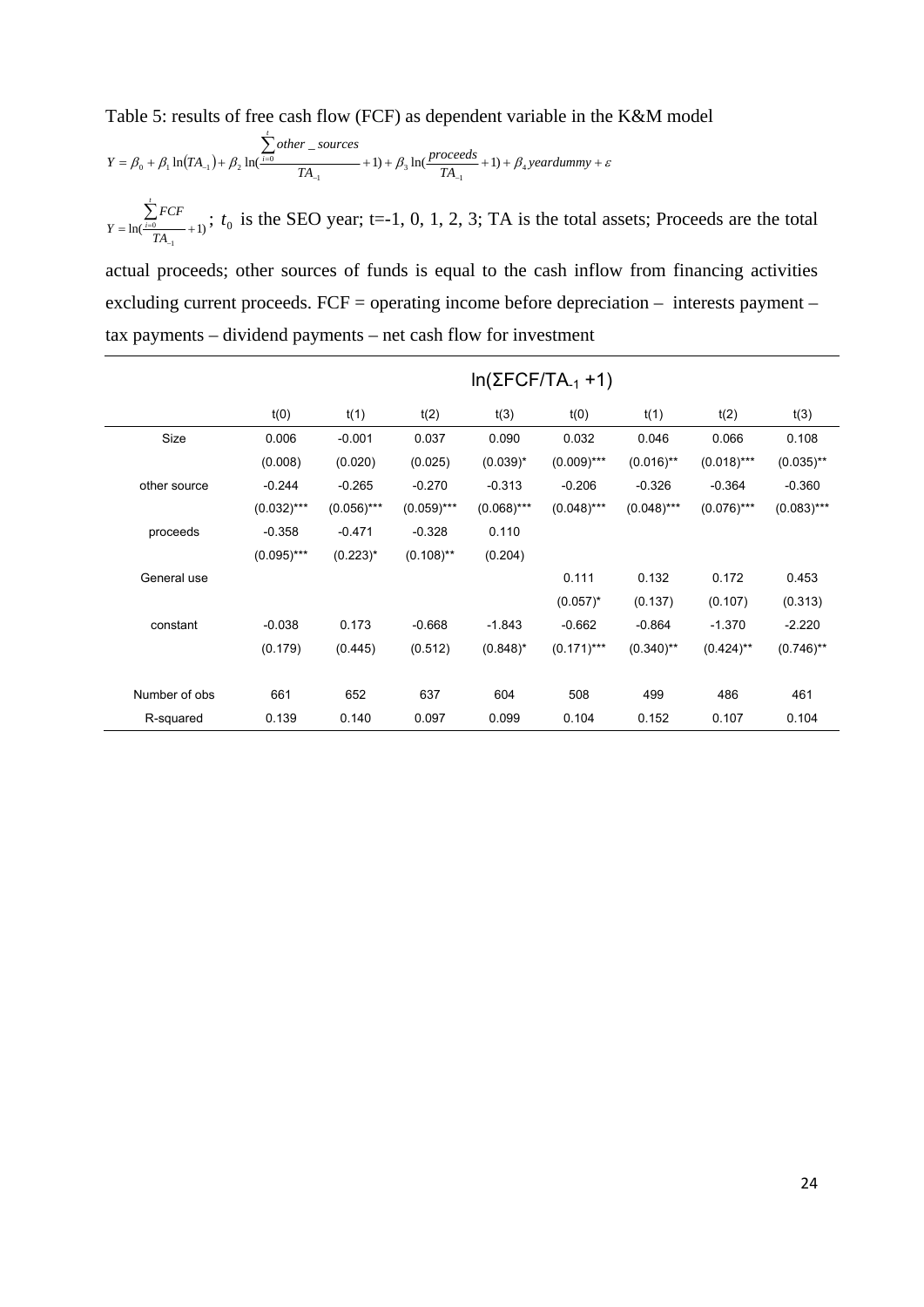Table 6: results of the cash outflow for capital expenditure (Capex) as dependent variable in the K&M model

$$
Y = \beta_0 + \beta_1 \ln(TA_{-1}) + \beta_2 \ln(\frac{N}{100}) + \beta_3 \ln(\frac{process}{TA_{-1}} + 1) + \beta_4 \ln(\frac{process}{TA_{-1}} + 1) + \beta_5 \ln(\frac{process}{TA_{-1}} + 1) + \beta_6 \ln(\frac{process}{TA_{-1}} + 1) + \beta_7 \ln(\frac{process}{TA_{-1}} + 1) + \beta_8 \ln(\frac{process}{TA_{-1}} + 1) + \beta_9 \ln(\frac{process}{TA_{-1}} + 1) + \beta_9 \ln(\frac{process}{TA_{-1}} + 1) + \beta_9 \ln(\frac{process}{TA_{-1}} + 1) + \beta_9 \ln(\frac{process}{TA_{-1}} + 1) + \beta_9 \ln(\frac{process}{TA_{-1}} + 1) + \beta_9 \ln(\frac{process}{TA_{-1}} + 1) + \beta_9 \ln(\frac{process}{TA_{-1}} + 1) + \beta_9 \ln(\frac{process}{TA_{-1}} + 1) + \beta_9 \ln(\frac{process}{TA_{-1}} + 1) + \beta_9 \ln(\frac{process}{TA_{-1}} + 1) + \beta_9 \ln(\frac{process}{TA_{-1}} + 1) + \beta_9 \ln(\frac{process}{TA_{-1}} + 1) + \beta_9 \ln(\frac{process}{TA_{-1}} + 1) + \beta_9 \ln(\frac{process}{TA_{-1}} + 1) + \beta_9 \ln(\frac{process}{TA_{-1}} + 1) + \beta_9 \ln(\frac{process}{TA_{-1}} + 1) + \beta_9 \ln(\frac{process}{TA_{-1}} + 1) + \beta_9 \ln(\frac{process}{TA_{-1}} + 1) + \beta_9 \ln(\frac{process}{TA_{-1}} + 1) + \beta_9 \ln(\frac{process}{TA_{-1}} + 1) + \beta_9 \ln(\frac{process}{TA_{-1}} + 1) + \beta_9 \ln(\frac{process}{TA_{-1}} + 1) + \beta_9 \ln(\frac{process}{TA_{-1}} + 1) + \beta_9 \ln(\frac{process}{TA_{-1}} + 1) + \beta_9 \ln(\frac{process}{TA_{-1}} + 1) + \beta_9 \ln(\frac{process}{TA_{-1}} + 1) + \beta_9 \ln(\frac{process}{TA_{-1}} + 1) + \beta_9 \ln(\frac{process}{TA_{-1}} + 1) + \beta_9 \ln(\frac{
$$

 $\ln(\frac{i=0}{TA_{-1}}+1)$  $=$  ln( $\frac{i=0}{TA_{-1}}$  +  $\sum_{i=0}$ *TA Capex Y*  $\sum_{i=0}^{1} \frac{Capex}{1+i}$ ;  $t_0$  is the SEO year; t=-1, 0, 1, 2, 3; TA is the total assets; Proceeds are the total

actual proceeds; other sources of funds is equal to the sum of net cash flow from operations, cash inflow from investment, and cash inflow from financing activities excluding current proceeds.

|               |               |               |               |              | $ln(Σ$ capex outflow/TA <sub>-1</sub> +1) |               |               |               |
|---------------|---------------|---------------|---------------|--------------|-------------------------------------------|---------------|---------------|---------------|
|               | t(0)          | t(1)          | t(2)          | t(3)         | t(0)                                      | t(1)          | t(2)          | t(3)          |
| Size          | $-0.001$      | $-0.018$      | $-0.015$      | $-0.011$     | $-0.001$                                  | $-0.023$      | $-0.016$      | $-0.010$      |
|               | (0.004)       | $(0.005)$ *** | (0.012)       | (0.017)      | (0.004)                                   | $(0.006)$ *** | $(0.009)^*$   | (0.014)       |
| other source  | 0.251         | 0.352         | 0.380         | 0.431        | 0.245                                     | 0.364         | 0.382         | 0.432         |
|               | $(0.022)***$  | $(0.019)$ *** | $(0.017)$ *** | $(0.015)***$ | $(0.029)$ ***                             | $(0.015)$ *** | $(0.014)***$  | $(0.025)$ *** |
| proceeds      | 0.469         | 0.518         | 0.607         | 0.590        |                                           |               |               |               |
|               | $(0.040)$ *** | $(0.082)$ *** | $(0.067)$ *** | $(0.073)***$ |                                           |               |               |               |
| Invest use    |               |               |               |              | 0.506                                     | 0.565         | 0.643         | 0.664         |
|               |               |               |               |              | $(0.027)$ ***                             | $(0.076)$ *** | $(0.079)$ *** | $(0.085)$ *** |
| General use   |               |               |               |              | 0.217                                     | 0.199         | 0.345         | 0.286         |
|               |               |               |               |              | $(0.038)***$                              | (0.114)       | $(0.129)$ **  | $(0.129)^*$   |
| constant      | 0.028         | 0.346         | 0.279         | 0.187        | 0.032                                     | 0.443         | 0.327         | 0.174         |
|               | (0.077)       | $(0.091)$ *** | (0.221)       | (0.334)      | (0.070)                                   | $(0.114)***$  | $(0.171)^*$   | (0.271)       |
|               |               |               |               |              |                                           |               |               |               |
| Number of obs | 613           | 596           | 580           | 571          | 481                                       | 468           | 456           | 450           |
| R-squared     | 0.403         | 0.520         | 0.547         | 0.559        | 0.420                                     | 0.533         | 0.554         | 0.564         |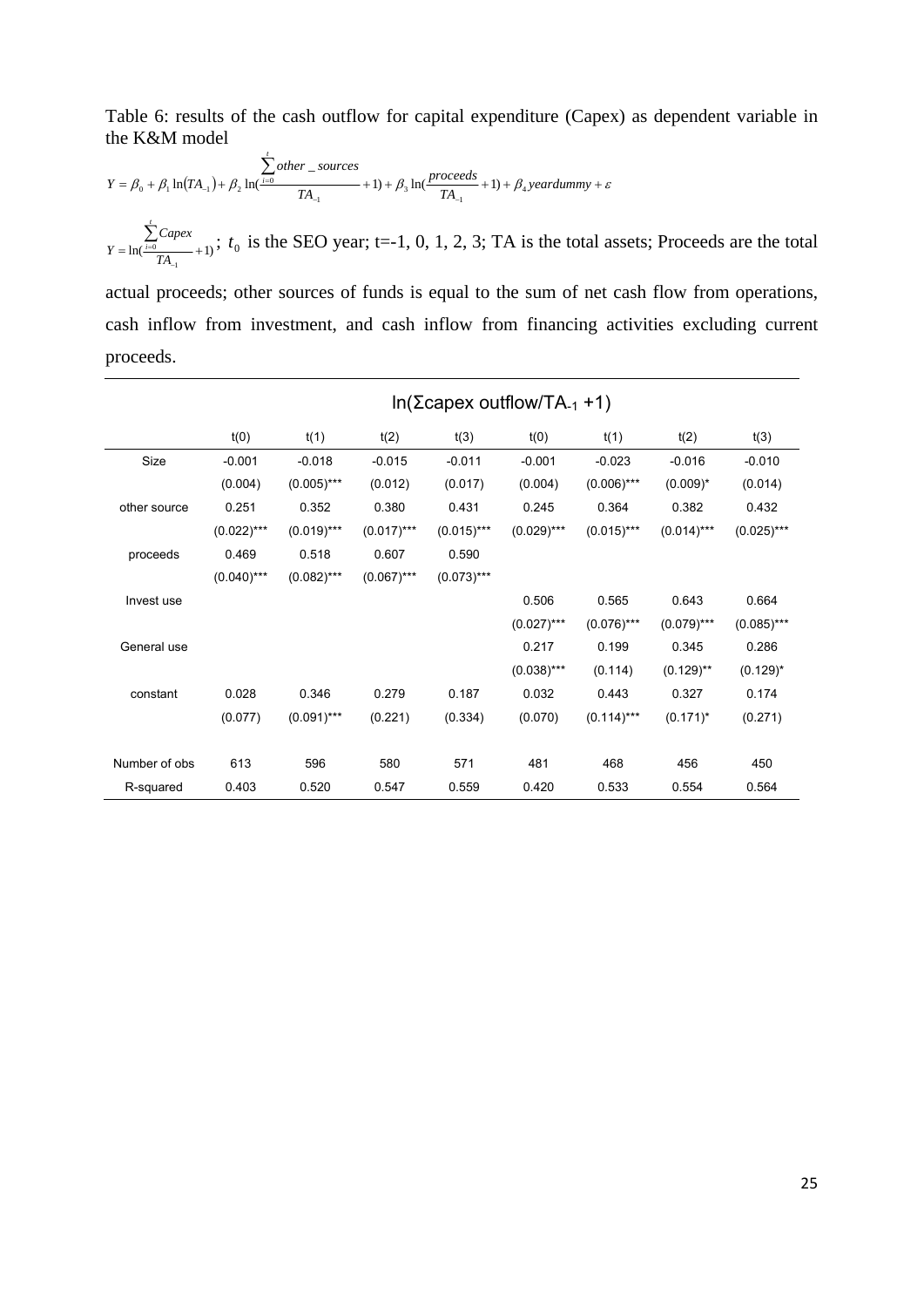Table 7: results of the cash outflow for debt repayment (Finex) as dependent variable in the K&M model

$$
Y = \beta_0 + \beta_1 \ln(TA_{-1}) + \beta_2 \ln(\frac{1-\delta}{T A_{-1}}) + 1) + \beta_3 \ln(\frac{proceeds}{T A_{-1}} + 1) + \beta_4 \, year \, dummy + \varepsilon
$$

 $= \ln(\frac{i=0}{TA_{-1}} + 1)$  $\sum_{i=0}$ *TA Finex Y t*  $\sum_{i=0}^{T}$  *f* is the SEO year; t=-1, 0, 1, 2, 3; TA is the total assets; Proceeds are the total

actual proceeds; other sources of funds is equal to the sum of net cash flow from operations, cash inflow from investment, and cash inflow from financing activities excluding current proceeds.

|               |               |               |              |               | $In((Finex_t-Finex_{-1})/TA_{-1}+1)$ |               |               |              |
|---------------|---------------|---------------|--------------|---------------|--------------------------------------|---------------|---------------|--------------|
|               | t(0)          | t(1)          | t(2)         | t(3)          | t(0)                                 | t(1)          | t(2)          | t(3)         |
| Size          | 0.016         | 0.023         | 0.024        | 0.015         | 0.016                                | 0.031         | 0.027         | 0.020        |
|               | $(0.004)$ *** | $(0.006)$ *** | (0.015)      | (0.019)       | $(0.006)$ **                         | $(0.006)$ *** | $(0.015)^*$   | (0.020)      |
| other source  | 0.552         | 0.758         | 0.808        | 0.884         | 0.565                                | 0.771         | 0.829         | 0.887        |
|               | $(0.051)***$  | $(0.029)$ *** | $(0.042)***$ | $(0.027)$ *** | $(0.043)***$                         | $(0.024)$ *** | $(0.018)$ *** | $(0.015)***$ |
| proceeds      | 0.183         | 0.054         | 0.006        | 0.011         |                                      |               |               |              |
|               | $(0.067)$ **  | (0.101)       | (0.147)      | (0.106)       |                                      |               |               |              |
| General use   |               |               |              |               | 0.312                                | 0.283         | 0.033         | 0.115        |
|               |               |               |              |               | $(0.065)$ ***                        | $(0.080)$ *** | (0.118)       | (0.072)      |
| constant      | $-0.280$      | $-0.476$      | $-0.523$     | $-0.458$      | $-0.263$                             | $-0.691$      | $-0.636$      | $-0.605$     |
|               | $(0.089)$ **  | $(0.134)$ *** | (0.311)      | (0.405)       | $(0.101)$ **                         | $(0.100)$ *** | $(0.296)^*$   | (0.405)      |
|               |               |               |              |               |                                      |               |               |              |
| Number of obs | 613           | 596           | 582          | 575           | 481                                  | 468           | 458           | 454          |
| R-squared     | 0.599         | 0.745         | 0.770        | 0.823         | 0.601                                | 0.735         | 0.772         | 0.828        |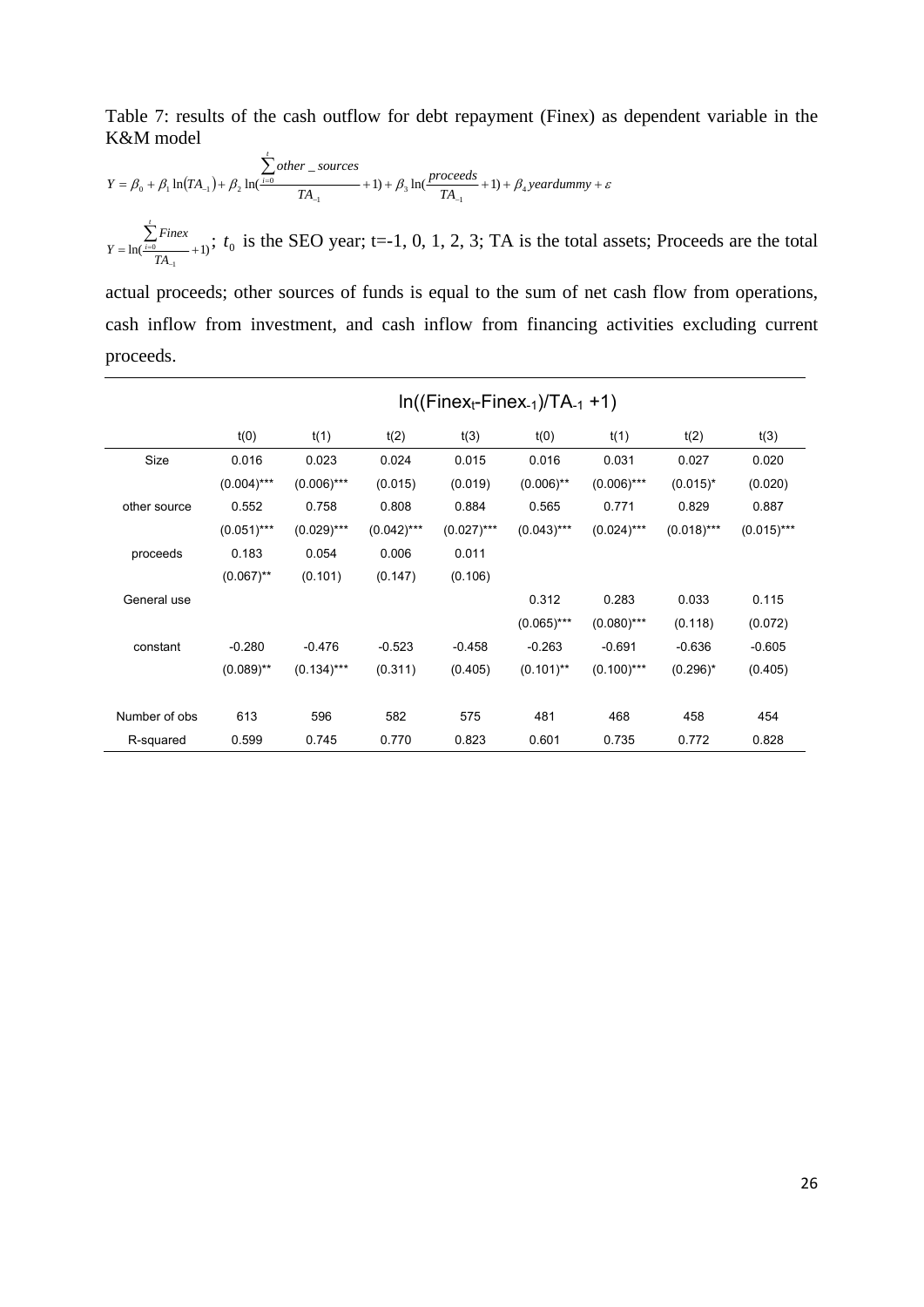Table 8: results of the change in borrowings (Borr) as dependent variable in the K&M model

$$
Y = \beta_0 + \beta_1 \ln(TA_{-1}) + \beta_2 \ln(\frac{\sum_{i=0}^{t} other\_sources}{TA_{-1}} + 1) + \beta_3 \ln(\frac{proceeds}{TA_{-1}} + 1) + \beta_4 \cdot \text{year}dummy + \varepsilon
$$

 $\ln(\frac{10011}{1} + 1)$ 1  $=\ln\left(\frac{Borr_t - Borr_{-1}}{1}\right) +$ L,  $\overline{a}$ *TA*  $Y = \ln\left(\frac{Borr_t - Borr_{-1}}{T} + 1\right)$ ;  $t_0$  is the SEO year; t=-1, 0, 1, 2, 3; TA is the total assets; Proceeds are

the total actual proceeds; other sources of funds is equal to the sum of net cash flow from operations and cash inflow from investment. Borrowings are firms' total long-term and shortterm interest-bearing liabilities.

|               |              |              |              | $In((Borr_t-Borr_{-1})/TA_{-1} + 1)$ |               |               |              |               |
|---------------|--------------|--------------|--------------|--------------------------------------|---------------|---------------|--------------|---------------|
|               | t(0)         | t(1)         | t(2)         | t(3)                                 | t(0)          | t(1)          | t(2)         | t(3)          |
| Size          | $-0.008$     | $-0.024$     | $-0.038$     | $-0.066$                             | $-0.014$      | $-0.043$      | $-0.049$     | $-0.076$      |
|               | (0.007)      | $(0.008)$ ** | $(0.014)$ ** | $(0.017)$ ***                        | $(0.006)$ **  | $(0.010)$ *** | $(0.016)$ ** | $(0.021)***$  |
| other source  | $-0.221$     | $-0.131$     | $-0.033$     | 0.028                                | $-0.220$      | $-0.185$      | $-0.052$     | 0.039         |
|               | $(0.051)***$ | (0.077)      | (0.060)      | (0.064)                              | $(0.027)$ *** | $(0.082)^*$   | (0.046)      | (0.060)       |
| proceeds      | 0.149        | 0.418        | 0.484        | 0.516                                |               |               |              |               |
|               | (0.093)      | $(0.113)***$ | $(0.193)$ ** | $(0.188)$ **                         |               |               |              |               |
| General use   |              |              |              |                                      | 0.258         | 0.339         | 0.558        | 0.535         |
|               |              |              |              |                                      | (0.170)       | (0.220)       | (0.421)      | (0.449)       |
| constant      | 0.211        | 0.545        | 0.879        | 1.490                                | 0.315         | 0.947         | 1.106        | 1.683         |
|               | (0.173)      | $(0.176)$ ** | $(0.333)$ ** | $(0.398)$ ***                        | $(0.141)^*$   | $(0.220)$ *** | $(0.357)$ ** | $(0.476)$ *** |
|               |              |              |              |                                      |               |               |              |               |
| Number of obs | 618          | 600          | 584          | 578                                  | 484           | 470           | 459          | 456           |
| R-squared     | 0.095        | 0.127        | 0.109        | 0.128                                | 0.129         | 0.125         | 0.091        | 0.096         |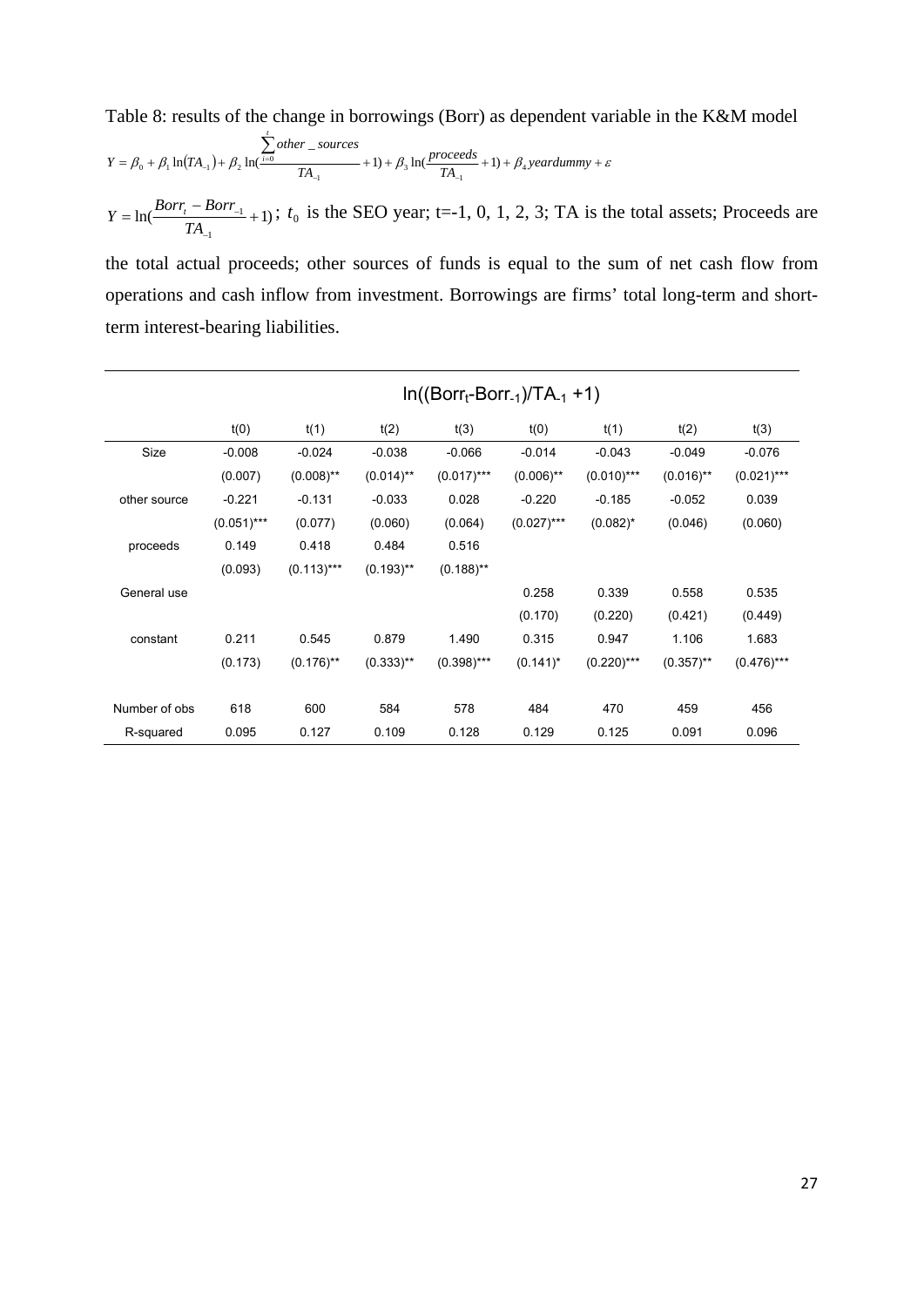#### Table 9: Summary statistics for post-issue long-term operating performance

Non-issuing firms are defined as for each year firms who do not conduct any equity issue three years before and after the current year.

\*\*\*, \*\*, and \* indicates the significance of paired t-test to examine whether the difference between issuing firms and non-issuing firms is significant at 99%, 95%, and 90% confidence interval respectively.

The return on assets is EBIT divided by the total assets. The benchmark is defined as the industry average of the pool of non-issuing firms whose industry is the same as the issuing firms.

|                  | t-1       | SEO vr    | t+1       | $t+2$     | $t+3$ |
|------------------|-----------|-----------|-----------|-----------|-------|
| Issuing firm RoA |           |           |           |           |       |
| Mean             | 8.8%      | 6.4%      | 4.8%      | 3.4%      | 1.8%  |
| StDev            | 4.0%      | 3.3%      | 4.7%      | 5.5%      | 7.5%  |
| Median           | 7.9%      | 6.0%      | 4.9%      | 4.1%      | 2.9%  |
|                  |           |           |           |           |       |
| Benchmark RoA    |           |           |           |           |       |
| Mean             | $1.2%***$ | $0.8%***$ | $1.4%***$ | $1.6%***$ | 1.8%  |
| StDev            | 2.0%      | 2.3%      | 2.1%      | 2.5%      | 2.7%  |
| Median           | 1.2%      | 0.7%      | 1.0%      | 0.9%      | 1.9%  |

Table 10: Summary statistics for post-issue long-term stock performance

Non-issuing firms are defined as for each year firms who do not conduct any equity issue three years before and after the current year.

\*\*\*, \*\*, and \* indicates the significance of paired t-test to examine whether the difference between issuing firms and non-issuing firms is significant at 99%, 95%, and 90% confidence interval respectively.

The stock return is the cumulated monthly return 12, 24, and 36 months after the SEO month, or 12 month before the SEO month. For each SEO, one non-issuing firm is matched, and this non-issuing firm is benchmark. This matching non-issuing firm is selected as: first, for each year all non-issuing firms are classified into three equal quintiles according to their (prior year) market-to-book ratio; second, an issuing firm's (pre-issue/prior year) market-to-book will be compared to the three quintiles and one quintile whose market-to-book ratio contains the issuing firm will be chosen as the pool for the next stage matching; third, within the chosen pool of non-issuing firms, the matching non-issuing firm is select to have the closet market capitalisation to the issuing firm. This matching non-issuing firm will stay with the issuing firm as its benchmark throughout all periods.

|        | $-12m$                    | 12 <sub>m</sub> | 24 <sub>m</sub> | 36m         |
|--------|---------------------------|-----------------|-----------------|-------------|
|        | Issuing firm stock return |                 |                 |             |
| Mean   | 8.7%                      | $-4.7%$         | $-16.6%$        | $-29.2%$    |
| StDev  | 32.6%                     | 32.0%           | 39.0%           | 40.2%       |
| Median | 4.0%                      | $-10.8%$        | $-26.8%$        | $-37.7%$    |
|        |                           |                 |                 |             |
|        | Benchmark stock return    |                 |                 |             |
| Mean   | $1.2%***$                 | $-9.0%$ ***     | $-21.8%$ ***    | $-33.6%$ ** |
| StDev  | 30.5%                     | 30.8%           | 37.6%           | 38.6%       |
| Median | 0.3%                      | $-15.2%$        | $-29.0%$        | $-41.0%$    |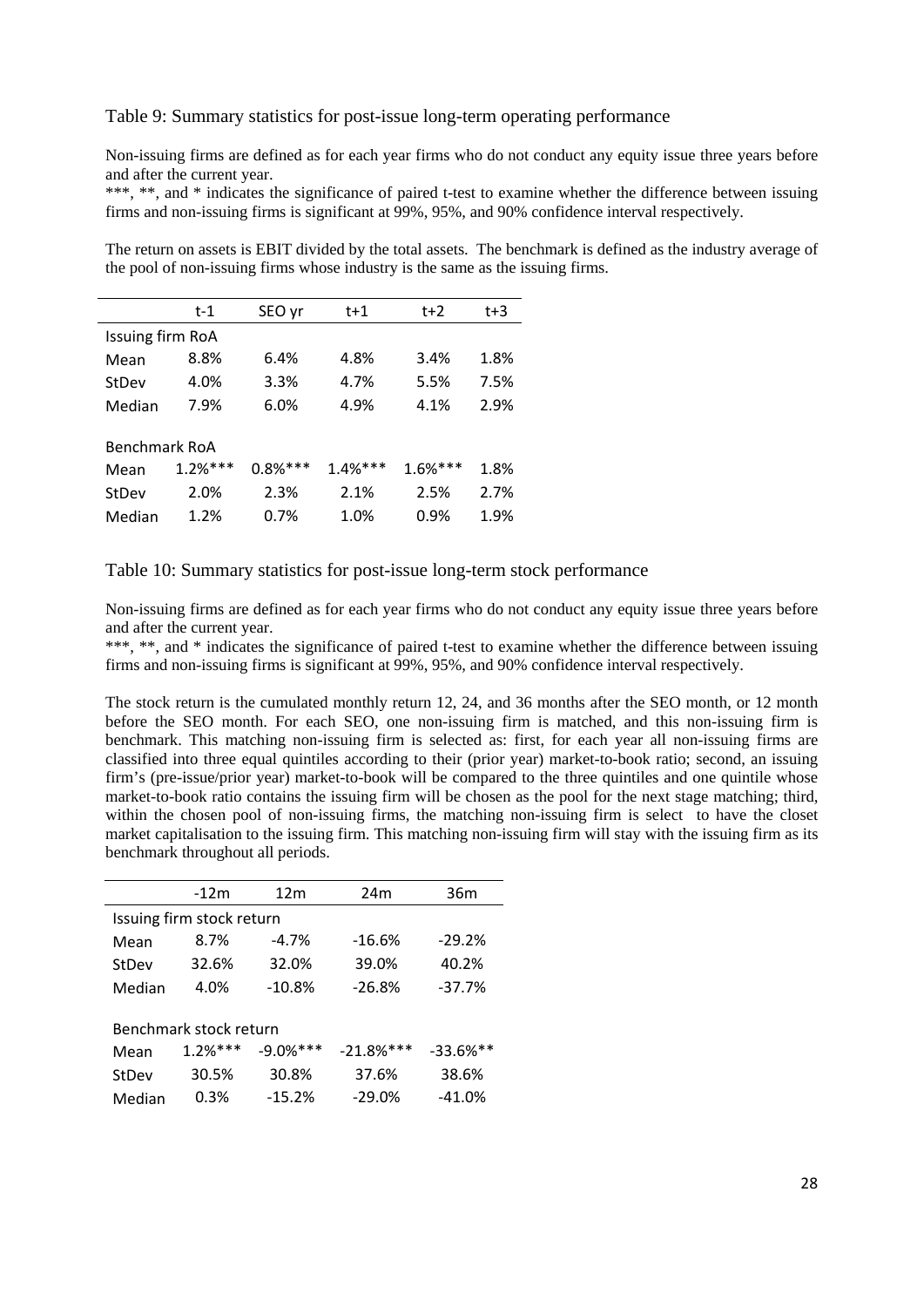## Table 11: summary statistics of independent variables

*Size* is the natural log of total assets at the year-end prior to SEO. *MtoB* is the natural log of issuing firms' market capitalisation divided by book value of equity at the year-end prior to SEO. Pre-issue operating performance (*Pre-op*) is issuing firms' return on total assets (RoA, and return is measured as EBIT) minus nonissuing firms' industry average at year-end prior to SEO. *Pre-stock* is firms' 12 month stock return prior to SEO month. *EIdumB-1*, *EIdumB-2*, *EIdumB-3* means whether firms have SEO/IPO in previous first year, second year, and third year. *EIdumAt* means whether firms have SEO within t years after SEO. *Pro/TA* is proceeds over total assets before SEOs.

|             | Mean  | Median | StDev |
|-------------|-------|--------|-------|
| Size        | 20.75 | 20.70  | 0.82  |
| MtoB        | 1.51  | 1.50   | 0.46  |
| Pre-op      | 7.7%  | 6.8%   | 5.1%  |
| Pre-stock   | 9.5%  | 4.0%   | 35.9% |
| FldumB-1    | 8.4%  |        | 27.8% |
| FldumB-2    | 48.1% |        | 50.0% |
| EldumB-3    | 25.0% |        | 43.3% |
| FldumAt+2   | 11.5% |        | 31.9% |
| $FldumAt+3$ | 20.7% |        | 40.5% |
| Pro/TA      | 30.8% | 23.5%  | 29.5% |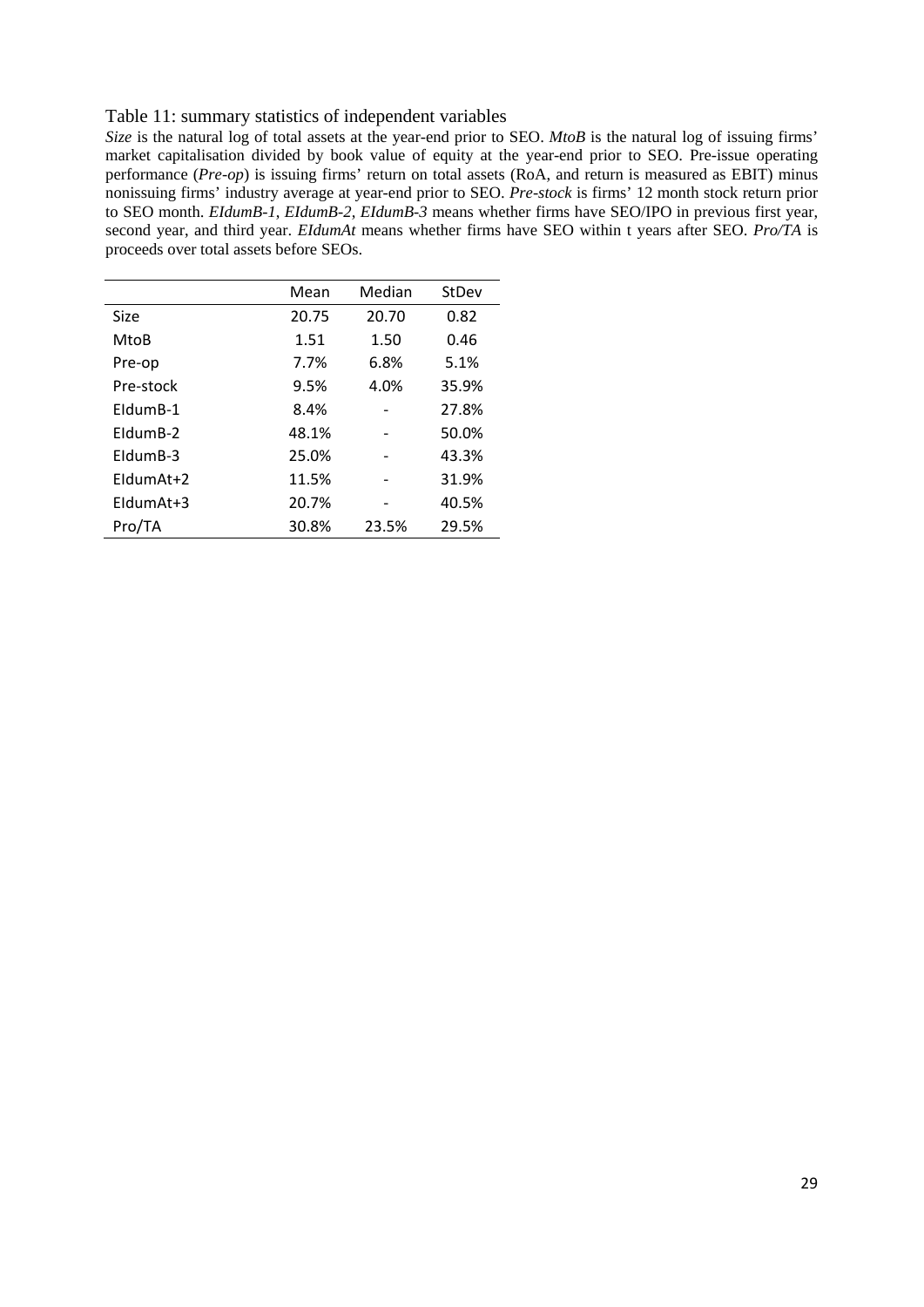|             |  |  | Table 12: the impact of the unspecified use of proceeds on the 3 year post-issue operating |  |  |  |  |
|-------------|--|--|--------------------------------------------------------------------------------------------|--|--|--|--|
| performance |  |  |                                                                                            |  |  |  |  |

|                             | SEO +1yr      | SEO +1yr      | SEO +2yr      | SEO +2yr      | SEO +3yr      | SEO +3yr      |
|-----------------------------|---------------|---------------|---------------|---------------|---------------|---------------|
| <b>Size</b>                 | $-0.002$      | $-0.002$      | 0.007         | 0.010         | 0.010         | 0.012         |
|                             | (0.003)       | (0.003)       | $(0.003)$ **  | $(0.004)$ *** | $(0.005)$ **  | $(0.005)$ **  |
| <b>MtoB</b>                 | 0.003         | 0.004         | 0.007         | 0.010         | 0.006         | 0.009         |
|                             | (0.006)       | (0.006)       | (0.007)       | (0.007)       | (0.009)       | (0.010)       |
| Pre op performance          | $-0.726$      | $-0.674$      | $-0.668$      | $-0.674$      | $-0.656$      | $-0.630$      |
|                             | $(0.047)$ *** | $(0.053)$ *** | $(0.054)$ *** | $(0.061)$ *** | $(0.077)$ *** | $(0.089)$ *** |
| Pre stock performance       | 0.005         | 0.000         | 0.002         | $-0.001$      | $-0.006$      | $-0.006$      |
|                             | (0.006)       | (0.007)       | (0.007)       | (0.008)       | (0.009)       | (0.011)       |
| El dum -1                   | 0.017         | 0.024         | 0.012         | $-0.001$      | 0.005         | 0.000         |
|                             | $(0.009)^*$   | $(0.011)$ **  | (0.010)       | (0.013)       | (0.015)       | (0.018)       |
| El dum -2                   | 0.009         | 0.008         | 0.001         | 0.000         | $-0.004$      | 0.000         |
|                             | (0.006)       | (0.007)       | (0.007)       | (0.008)       | (0.010)       | (0.011)       |
| El dum -3                   | 0.004         | 0.005         | 0.004         | 0.001         | $-0.006$      | $-0.002$      |
|                             | (0.006)       | (0.006)       | (0.007)       | (0.007)       | (0.010)       | (0.010)       |
| $El dum +3$                 | $-0.009$      | $-0.006$      | 0.019         | 0.021         | 0.036         | 0.035         |
|                             | (0.024)       | (0.033)       | $(0.007)$ **  | $(0.010)$ **  | $(0.008)$ *** | $(0.010)$ *** |
| Proceeds/TA                 | 0.004         |               | 0.001         |               | $-0.013$      |               |
|                             | (0.008)       |               | (0.009)       |               | (0.013)       |               |
| <b>General use/proceeds</b> |               | $-0.029$      |               | $-0.021$      |               | $-0.026$      |
|                             |               | $(0.008)$ *** |               | $(0.009)$ **  |               | $(0.013)^*$   |
| constant                    | 0.051         | 0.035         | $-0.171$      | $-0.238$      | $-0.267$      | $-0.327$      |
|                             | (0.063)       | (0.068)       | $(0.072)$ **  | $(0.078)$ *** | $(0.101)$ *** | $(0.111)***$  |
|                             |               |               |               |               |               |               |
| Number of obs               | 641           | 494           | 640           | 490           | 637           | 485           |
| <b>F-value</b>              | 17.45         | 13.96         | 14.63         | 11.97         | 8.94          | 6.28          |
| <b>R-squared</b>            | 0.383         | 0.395         | 0.343         | 0.361         | 0.243         | 0.230         |
| Adj R-squared               | 0.361         | 0.366         | 0.319         | 0.330         | 0.216         | 0.193         |